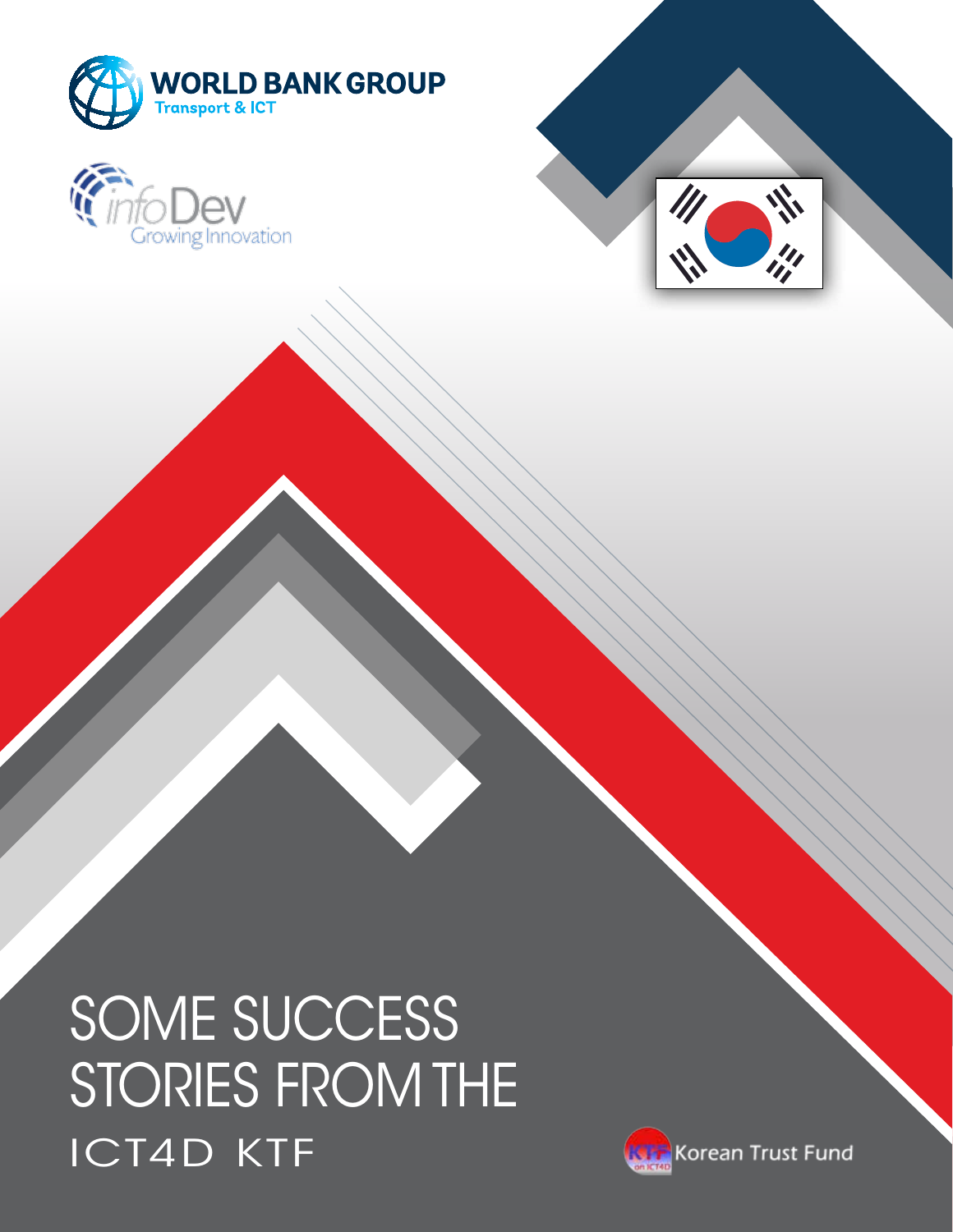# **›** Acknowledgments

Valuable input, guidance and support at various stages of the preparation of this paper were received from Randeep Sudan, Valerie D'Costa, Seda Pahlavooni, Marta Priftis, Flore Martinant de Preneuf, Henna Lee, Roger Burke, Mauricio Rios Ibanez, Tomoko Hirata, Gregory Thomas Wlosinsk and Ann-Marie Wildman.

The ICT4D KTF success stories captured in this paper were written by Tim Kelly, Oleg Petrov, Roza Vasileva, Siou Chew Kuek, Eva Clemente Miranda, Arturo Muente Kunigami, Natasha Beschorner, Zaid Safdar, Tuukka Castren, Lyudmila Bujoreanu, Holly Krambeck, Samia Melhem, Gurcharan Singh, Arleen Cannata Seed, and Isabelle Huynh.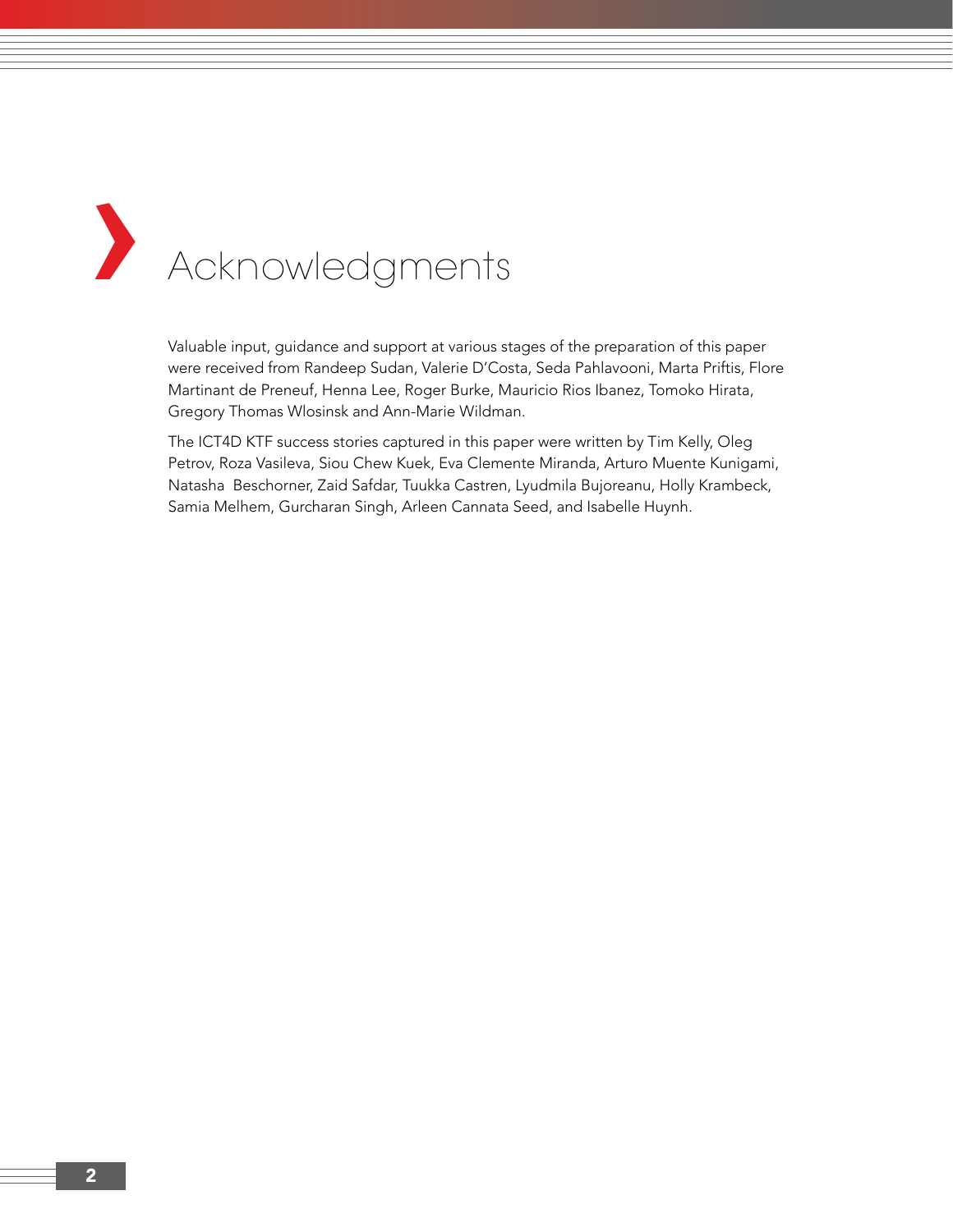# **›** Expanding Broadband for Economic Development

## **Context**

The objective of this project was to develop the "Broadband Toolkit," consisting of a handbook, a toolkit, and training materials for broadband implementation strategies focused on developing countries and building upon previous World Bank work. This objective has led to the creation of a modular global knowledge product that: (i) demonstrates how broadband enables economic and social development; and (ii) provides developing country policymakers and regulators with the tools to create strategies, design policies, and implement programs that expand the reach and increase the use of broadband ICTs so as to reap the developmental benefits they facilitate.

## Impact of the Project

The completion of the broadband strategies handbook and toolkit has brought a high level of visibility to the analysis, shown, for instance, in the large number of countries that have adopted national broadband strategies. To date:

- There has been a high rate of dissemination of the handbook and toolkit, through distribution of handbook and web downloads. From February-March 2014, the website received an average 819 views per day, from 300 unique visitors with downloads of more than 200 MB per day (see chart).
- There has been an identified influencing policy development, especially relating to national broadband plans. An example of this is the national broadband plan of Mauritius, available at the mitc.gov website, which draws extensively on the handbook.
- South Africa has invited a World Bank

representative to join their National Broadband Advisory Council as a result of this work.

- The work is widely cited in the academic world. Google Scholar lists more than 70 citations related to the work and the number is growing.
- The work has influenced other broadband resources, notably the OECD broadband portal and the work of the UN Broadband Commission.
- The work has informed World Bank lending programs, notably in the RCIP, WARCIP and CAB programs in Africa.



*Seven Project Modules.*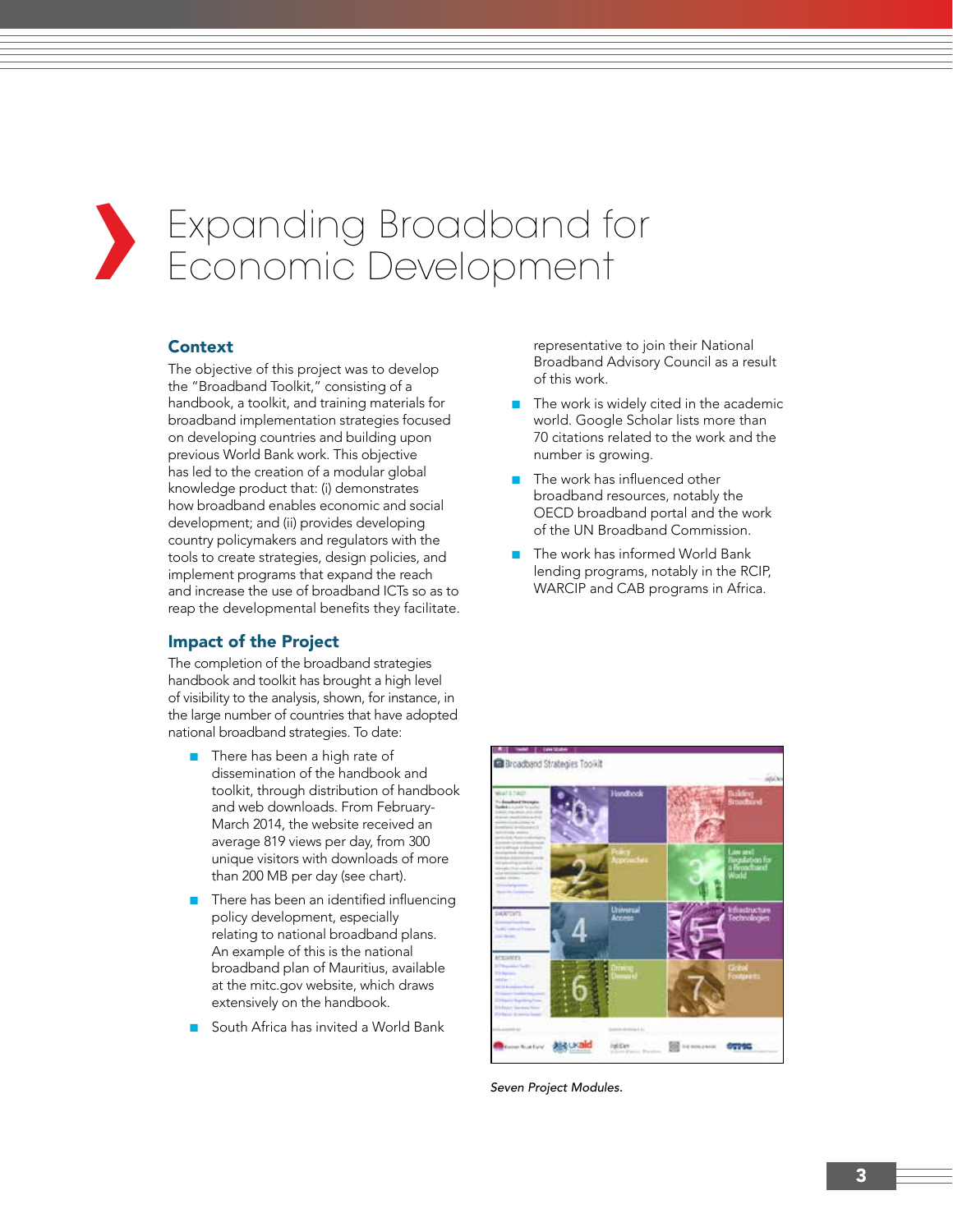## **›** Expanding Broadband for Economic Development

#### Key Outputs and/or Outcomes

During the first phase of the project, the "Broadband Strategies Handbook" was published (February 2012) and three out of seven full modules were completed. A website was developed (*www.broadband-toolkit. org*) and seven case studies of broadband development completed and published: Brazil, Kenya, Morocco, Sri Lanka, St. Kitts, Turkey, and Vietnam. The first phase was

completed in June 2012. A second phase saw the completion of the four remaining modules. These cover: universal access (Module 4), broadband technologies (Module 5), user demand (Module 6), and global footprints (Module 7). The final modules were uploaded to the website on April 16, 2014. Additional research was carried out on the absorptive capacity of different economies for broadband and its impact on economic growth.



*Affordable broadband is a key pillar of the World Bank Group ICT Sector Strategy, 2012-2015.*



*Broadband Strategies Toolkit, web usage statistics, since launch on March 21, 2012 to April 22, 2014 www.broadband-toolkit.org.*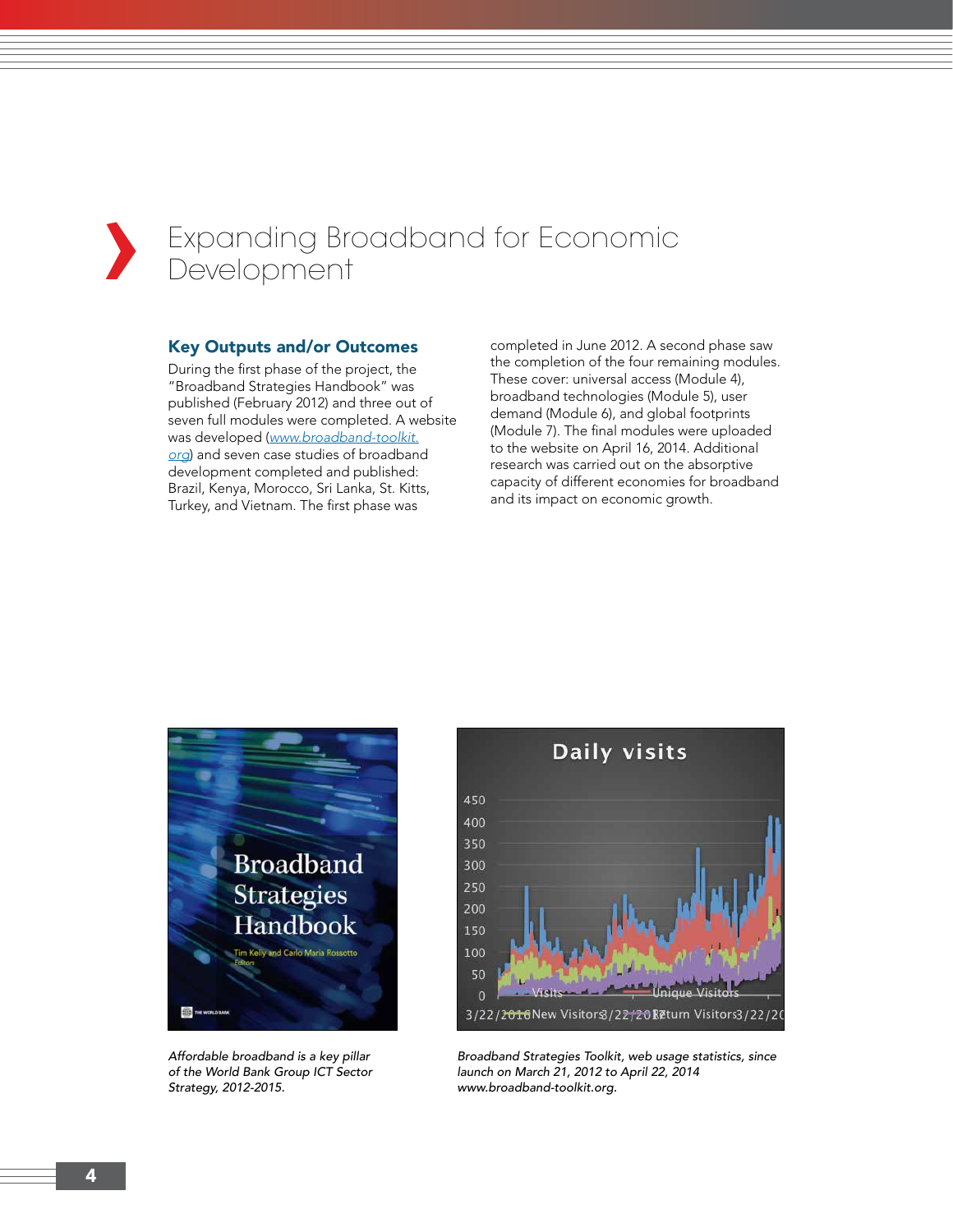# **›** Leveraging the HELP Grant for transformational projects

## Context

The objective of the HELP Grant (a network of high level government leaders, experts, and practitioners) was to identify and catalyze high impact e-transformation projects and fee-based (FBS) engagements in countries that seek to leverage cutting-edge technologies and policy approaches, such as Open Data, cloud computing, cybersecurity, big data analytics, microwork, and open innovation for economic growth, poverty reduction, and citizen engagement.

## Impact of the Project

The grant built a network of highlevel government leaders, experts, and practitioners (The HELP Network), promoting the benefits that ICT can bring for socioeconomic development.

## Key Outputs and/or Outcomes

In October 2012, the World Bank facilitated a study visit of then-Minister of IT of Ulyanovsk Oblast of the Russian Federation, Ms. Svetlana Opyonysheva, to the U.S., where she visited Albany, the Fairfax local governments, the ICEGOV 2012 conference, and held a series of meetings in Washington, DC. This study visit has had a major impact on the conclusion of the FBS agreement between the World Bank and the Government of Ulyanovsk Oblast in the area of Open Data and open government.

In November 2012, the World Bank took part in a high level international conference on Open Government in the Russian Federation, which presented a unique business development opportunity enabling the Bank to showcase its expertise and service offerings in open government among Russia's federal and regional executive leadership, including Prime Minister Dmitry Medvedev, Minister for Open

Government Mikhail Abyzov, and 17 regional governors. Participation in this conference has facilitated further business development in the country by allowing the Bank to establish and deepen relationships with prospective federal and regional clients. As a result, the Bank was able to catalyze a new FBS agreement in the area of e-government and ICT development with the Ministry of Telecom and Mass Communications in the summer of 2013, which came about thanks to a major upstream effort facilitated by this HELP activity.

The video snapshot of the first conference day can be found here: *http://www.youtube.com/ watch?v=hkqUXyv0z6A&list=UUIXvK4iqxyx6B-9BiluF1q\_w&index=3* and event photos are accessible through this link: *https://www.dropbox.com/sh/4cq25ruye9u0avl/IPSdFN19WQ* Several Bank and Bank-invited experts have led a set of master classes (*http://xn--e1aajfpcds8ay4h.xn--80abeamcuufxbhgound0h9cl. xn--p1ai/broadcast/*) on specific topics of Open Government. The first part of the plenary session featuring Prime Minister Medvedev and Chris Vein can be viewed here: *http://www.youtube.com/watch?v=nymZLVxH2jo&list=UUIXvK4iqxyx6B9BiluF1q\_w&index=4*, and the second part with Chris Vein and Andrew Stott can be accessed here: *http://www.youtube.com/ watch?v=ZVFdKUdhwt4&list=UUIXvK4iqxyx6B-9BiluF1q\_w&index=2*.

In late February 2013, the World Bank convened ministerial level representatives from several client countries (Rwanda, Ghana, Philippines, Kazakhstan, and Nicaragua) to participate in the high-profile HELP event on Smart Solutions during the Sustainable Development Network Forum 2013. The event was streamed live; recordings and speaker presentations can be accessed here: *mms://wbmswebcast1. worldbank.org/SDN/2013-02-28/SDN\_Sector\_Week..asf*.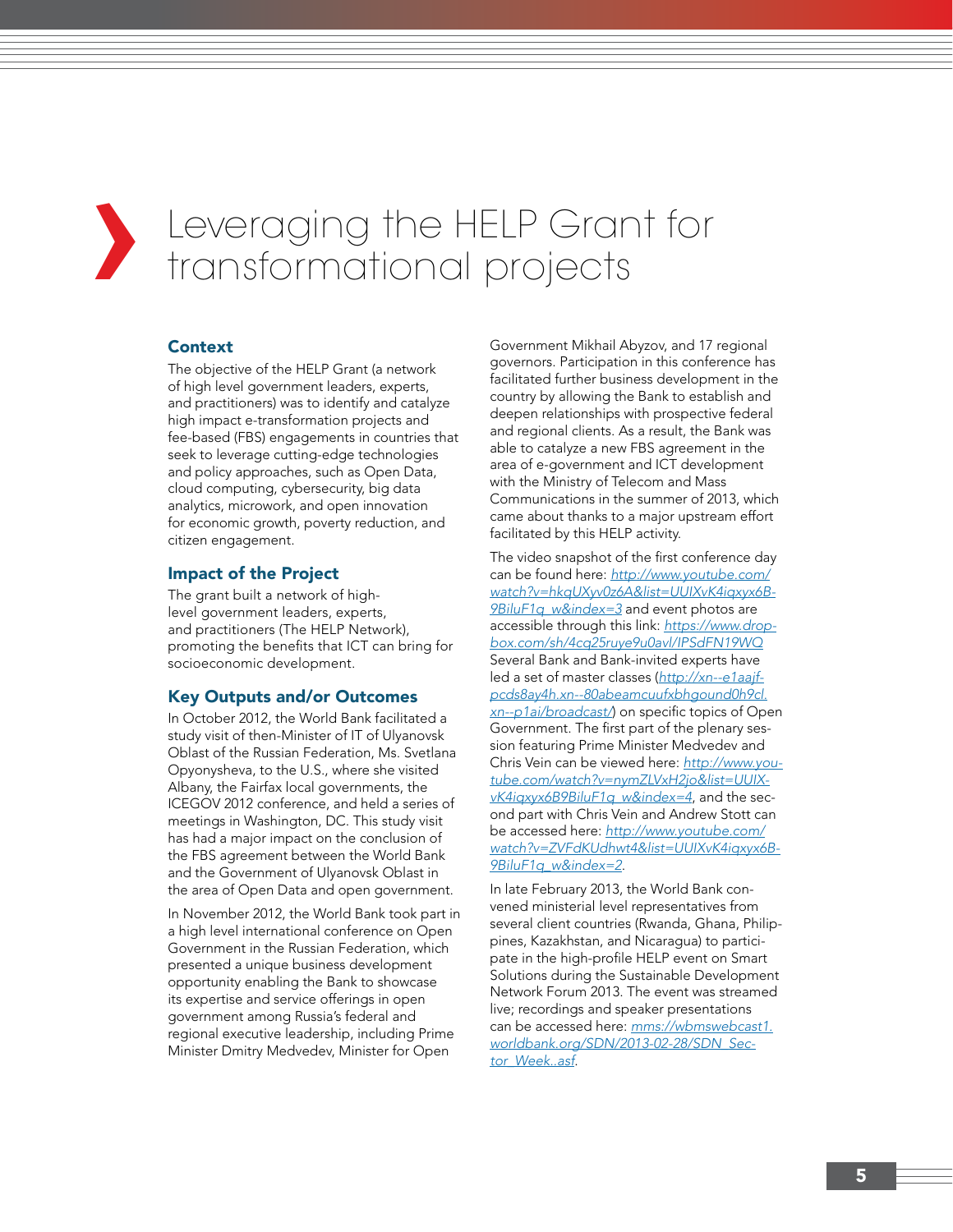## **›** Leveraging the HELP Grant for transformational projects

SMART Government Days in May 2013 in Ulaanbaatar, Mongolia were designed at the request of the Government of Mongolia to support its objective of greater competitiveness, transparency, and citizen engagement. A total of 200 participants from government agencies, private sector and civil society were convened to exchange experiences and knowledge on how to make use of the latest information and communication technologies to produce smart solutions for governance.

Under the auspices of the HELP grant, a series of discussions with global experts took place aimed at co-creation of a Smart Rwanda vision. The first co-creation exercise was "Smart Rwanda Workshop" organized as part of the ICT Solutions Day 2013 that engaged senior policy makers, World Bank specialists, external experts, and audiences in an open, collaborative, and iterative process of developing ICT-driven approaches to country-specific development challenges in health, education, and rural development. This workshop has deeply inspired the Rwandan Minister of Youth and ICT who subsequently requested the World Bank to continue the

discussions with Rwandan stakeholders by helping to organize the "SMART Rwanda Days" event in Kigali, Rwanda in June 2013.

The smashing success of Smart Rwanda Days further inspired Minister Nsengimana and the Bank's team to replicate this approach at a regional level during the Transform Africa Summit in late October. Transform Africa was a major four-day pan-African ICT summit attended by more than 1,200 delegates, including Heads of States from Burkina Faso, Gabon, Kenya, Mali, Rwanda, South Sudan, and Uganda, senior representatives of more than 100 governments, top executives of major global brands like Facebook, Google, Microsoft, HP, SAMSUNG, SAP, Korea Telecom, and others. Thanks to HELP grant activities, the "smart" transformation agenda is now being mainstreamed across Africa through the newly created Smart Africa Alliance. These activities have illustrated how the Bank can help bring fresh and bold ideas to address client countries' most difficult development challenges.

In October 2013, the Government of Tanzania requested the World Bank to set up a videoconference consultation on Open Data policies with global experts from nations that



*SMART Government Days Forum in Ulaanbaatar, Mongolia.*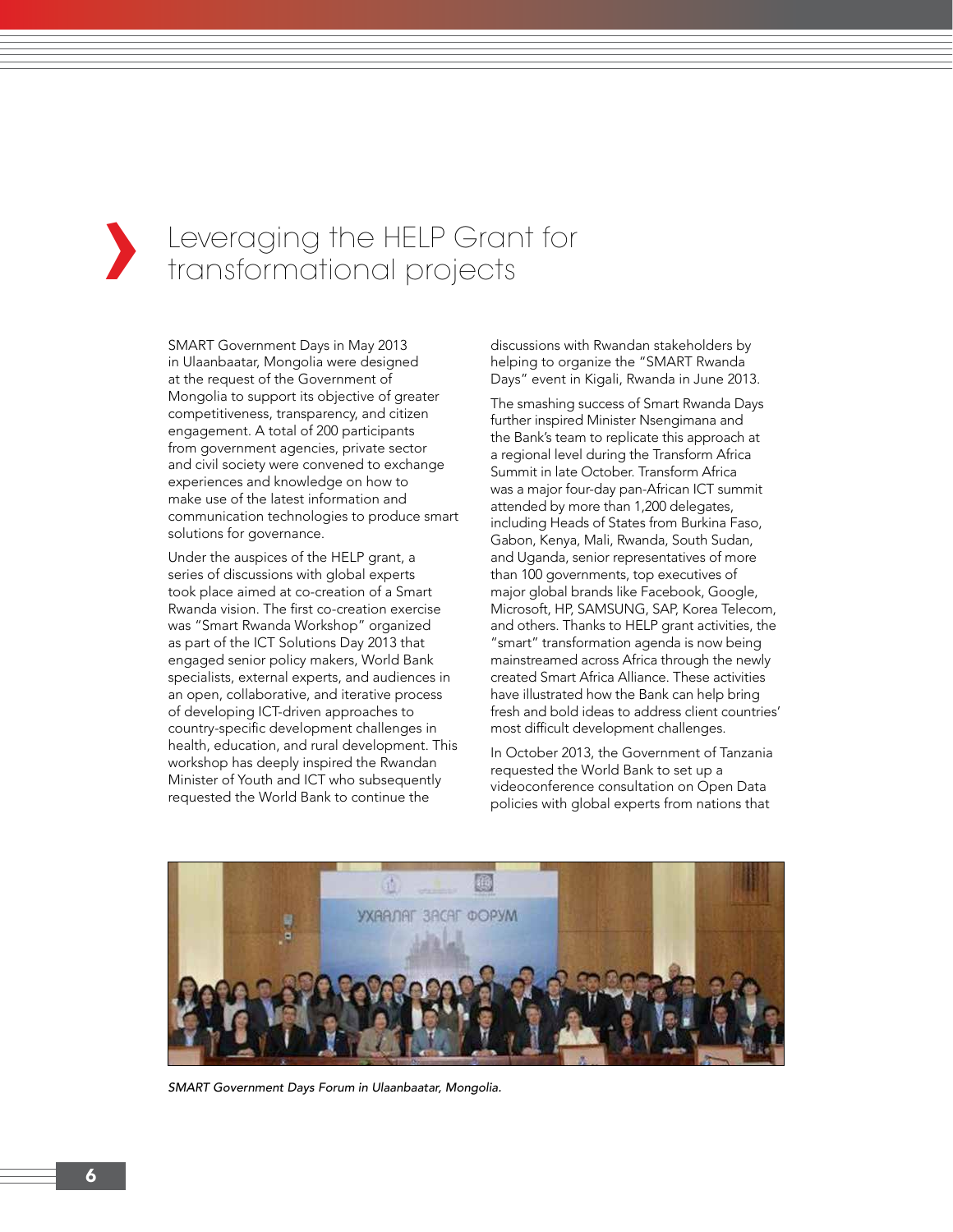## **›** Leveraging the HELP Grant for transformational projects

have a first-hand expertise in implementing Open Data programs, including Kenya. Tanzania had started to implement its Open Data Initiative and wanted to learn about their Open Data experiences from a few countries. In view of this, the World Bank has facilitated a videoconference session between its global ICT experts group and Tanzanian leaders with an aim to provide targeted expert advice in response to some key questions raised by countries. Among experts invited to this discussion were senior officials and high-level experts from Kenya, UK, U.S., and Moldova. Representatives from Rwanda joined the consultation as observers.

The HELP grant was instrumental in identifying and facilitating the visit of city level officials and mayors from Europe and Central Asia to the CitiSense Conference in Spain in November 2013, organized by the World Bank, ESMAP and the Barcelona City Council. CitiSense hosted more than 230 stakeholders from about 90 emerging and developed cities, including city and municipal leaders, urban and energy specialists, and technologists from all around the world, combining the best expertise in smart cities, open innovation, and energy efficiency.

A video describing CitiSense is available at *https://www.youtube.com/ watch?v=LRFBXSrTqUQ&feature=youtu.be* Participation in the town hall Debate on Smart Transformation at ICEGOV 2013 presented an opportunity to exhibit the World Bank's thought leadership in the areas of smart government and Open Data, to showcase success stories from World Bank experience, and to engage in business development with Bank's clients from Tanzania, Ethiopia, Moldova, India, Uganda, and other countries.

The HELP grant has facilitated development of CIO and open data networks by co-financing World Bank's experts participation in key Open Data and e-government events, such as:

- European Regional Meeting of the Open Government Partnership in Dubrovnik, Croatia (September 2012);
- Open Knowledge Festival in Helsinki, Finland (September 2012);
- Global CIO Forum in Helsinki, Finland (May 2013);
- UN Public Service Awards Forum in Manama, Bahrain (June 2013);
- Open Knowledge Conference in Geneva, Switzerland (September 2013); and
- Global e-Government Forum in Seoul, Korea (October 2013).

In addition, the HELP grant has co-financed organization of a knowledge-sharing workshop "Innovative Georgia" in Tbilisi, Georgia, focusing on Open Data, cloud computing and development of broadband Internet.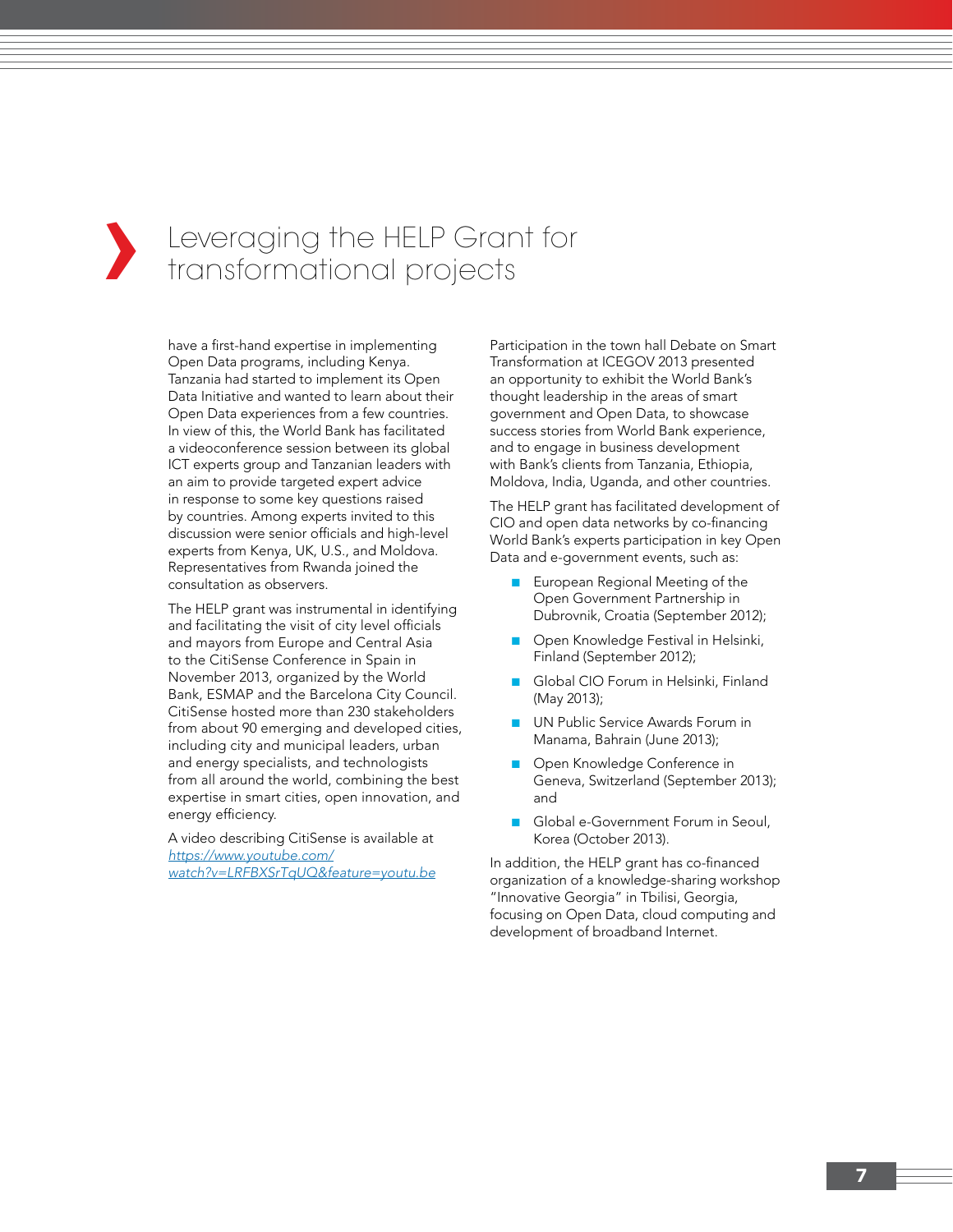## **›** BANGLADESH: Creating a Viable Model for Mobile Applications

## **Context**

The project objective was to create an economically viable model for mobile applications, which would work as a new service delivery channel in Bangladesh.

## Impact of the Project

The project produced a highly useful and practical high-level architecture to develop a common mobile service delivery platform (MSDP) that could be shared across the private sector and used for public service delivery across Bangladesh. The government has decided to build this architecture under the Leveraging ICT project (P122201), which has an e-Government component, as they recognize its high relevance and usefulness for the country.

## Key Outputs and/or Outcomes

The project consulted extensively with relevant counterparts on the ground to ensure strategic relevance of its effort. The architecture is recognized by key stakeholders as the most important next step for leveraging mobile applications for public service delivery in the country. The project was also able to deliver a high-quality and timely output because it leveraged extensive expertise from Korea as a best practice country in mobiles for service delivery. The project received consultant support from Korea's National Information Society Agency and National IT Industry Promotion Agency, consisting of three missions to Bangladesh with contributions from five consultants provided on a non-chargeable basis.

The project's output is highly useful for transforming services delivery in Bangladesh, as it will enable all ministries and public sector agencies to leverage the mobile channel for delivery of public services to citizens and businesses.

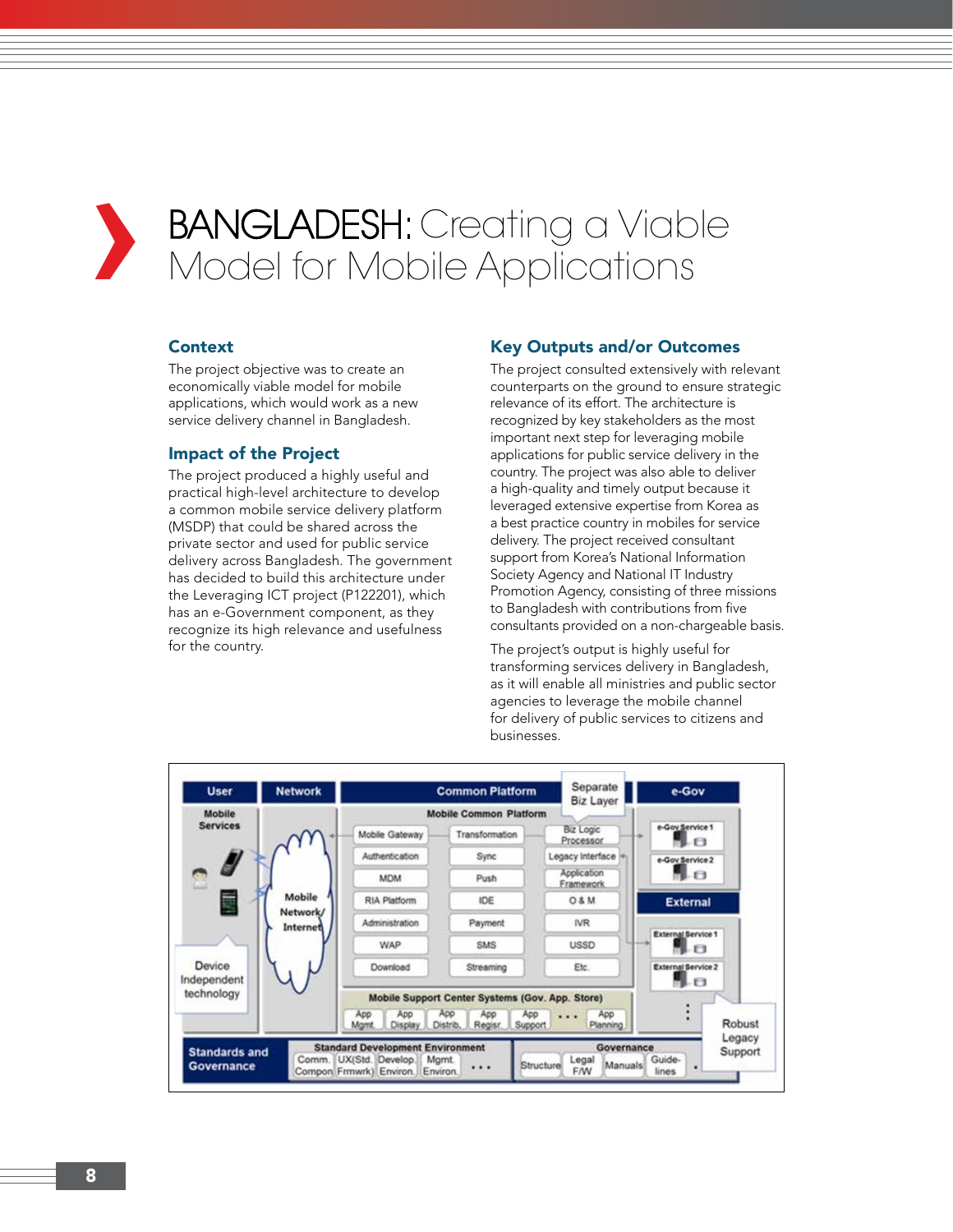# **›** COLOMBIA: Tailoring Technology<br>Solutions for Urban Challenges Solutions for Urban Challenges

## **Context**

The KTF program in Colombia aimed at laying the foundation for the development of tailored technology solutions to solve urban challenges, as well as the creation of an enabling environment for smart cities. Barranquilla, Cali, and Manizales were the three Colombian cities included in this program. In particular, the objectives of this activity were: (i) to modernize e-government back-office to support a smart city environment; (ii) to develop smart applications in Colombian cities initiating the use of ICT tools to increase efficiency and effectiveness of municipal public service delivery; (iii) to create a smart applications exchange and initiate a smart cities network of practitioners; and (iv) to build consensus at the national level to develop action lines for a national Smart Cities Strategy in Colombia.

## Impact of the Project

Stemming from the KTF grant, upstream activities have been triggered and ongoing discussions with Colombian ICT Ministry are taking place to scale up this support to cities nationwide. In addition, at the end of 2013, the ICT Ministry launched a National Smart Cities Strategy for Colombia<sup>1</sup> aimed at improving the life of citizens by harnessing ICTs. Last but not least, this program has changed mindsets towards technology at the subnational level by (i) raising awareness among mayors and city leaders on how ICTs can help deliver better services to citizens; (ii) building capacity among city officials in leveraging existing ICTs to improve quality of life in their city; and (iii) showing the benefits that engaging with the local ecosystem (i.e. academia, private sector, civil society) creates.

## Key Outputs and/or Outcomes

The starting point was a forward-looking analysis that focused on understanding the existing IT infrastructure in each city to set a path towards a smart city model. Based on this exercise, an action plan and road map fostering further investment in ICTs was proposed and tailored to the specific context of each city. This component was developed in partnership with the Korean National Information Society Agency (NIA) that adapted its well-known National eGovernment Assessment Tool to the city level, and prototyped eMunicipal Assessment (eMAT) tool. To apply eMAT, a team of NIA's experts travelled to Colombia to go in depth into the local context.





*NIA experts visiting Cali's transport control room and municipality data center.*

<sup>1.</sup> *http://estrategiaticolombia.co/ciudadesinteligentes/*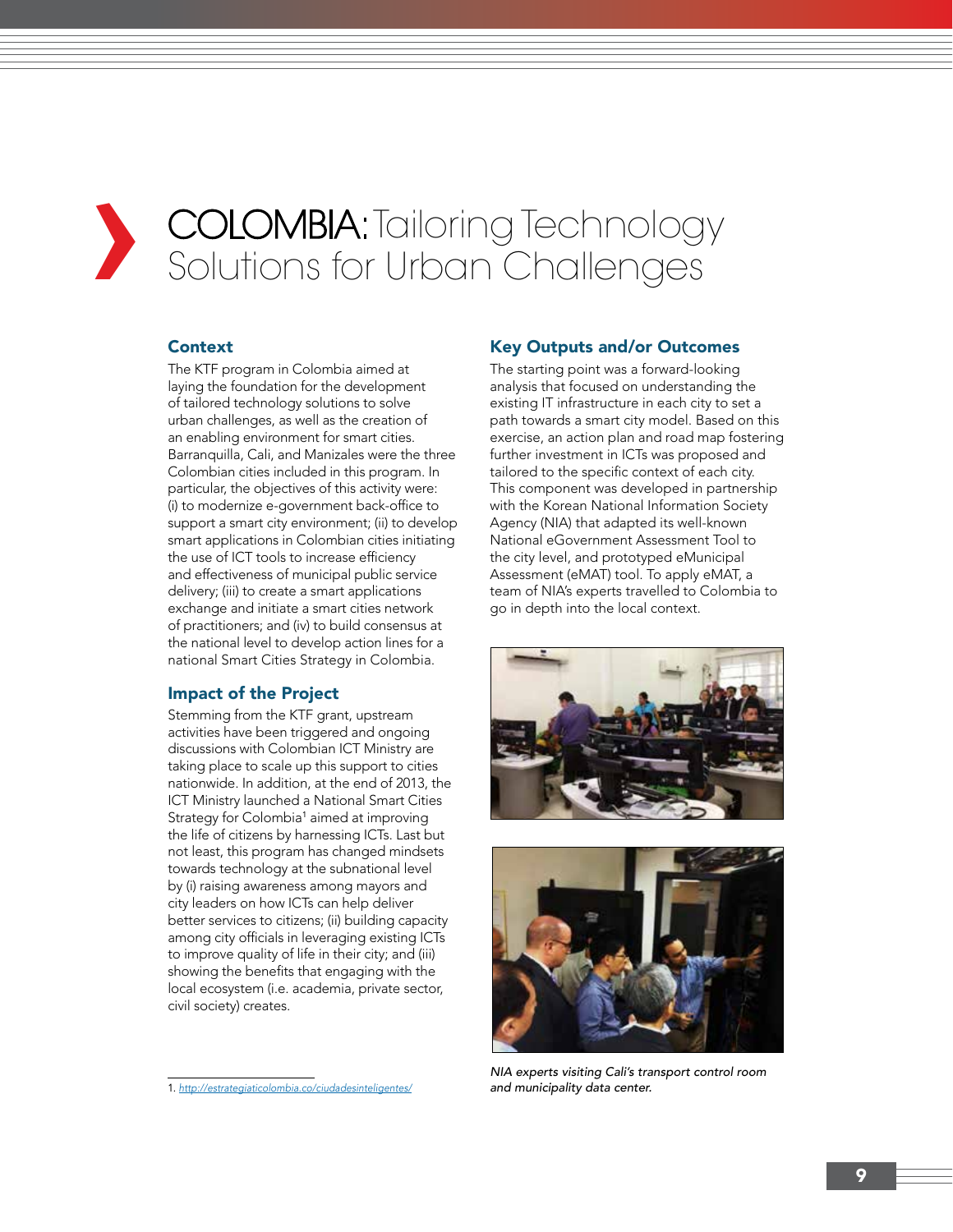## **›** COLOMBIA: Tailoring Technology Solutions for Urban Challenges

Under Component 2, interactive sessions were organized with main stakeholders (civil society organizations, local universities, software developer communities, public officials, and sector specialists) to discuss their main needs and priorities, focusing on those that could be solved through technology. Inspired with practical examples from other cities, stakeholders co-designed technology solutions to overcome their urban challenges. The co-designed solutions shared the following principles: (i) cross-sectorial collaboration to break silos and build consensus; (ii) high impact and cost efficiency; and (iii) sustainability and scalability.

Co-create Colombia (Component 3) was a collaborative process to crowdsource ICT solutions and applications from local talent. It was done through a hackathon carried out simultaneously in the three cities with the goal to enhance local communities with civic innovation. More than 200 entrepreneurs and university students participated and proposed 45 ICT solutions to overcome their city's development challenges. Then, the nine finalist teams went through a two-month mentoring phase to develop a minimum viable product (MVP) and finally, the best team traveled to London to visit the local innovation ecosystem and strengthen its entrepreneurial skills. The visit included the participation in London´s



Insanity Hackathon, and mentoring sessions with representatives from Google, Wayra, and TechHub, among others.

A feature story about the hackathon: *http://www.worldbank.org/en/news/ feature/2013/05/07/colombia-cities-hackathon*

To continue the engagement with the city ecosystem and keep the traction generated by previous components, Component 4 comprised a roadmap to implement an innovation lab. The concept and the various models behind Urban Innovation Labs were

#### *Hackathon Announcement and*  Manizales Hackathon finalists.

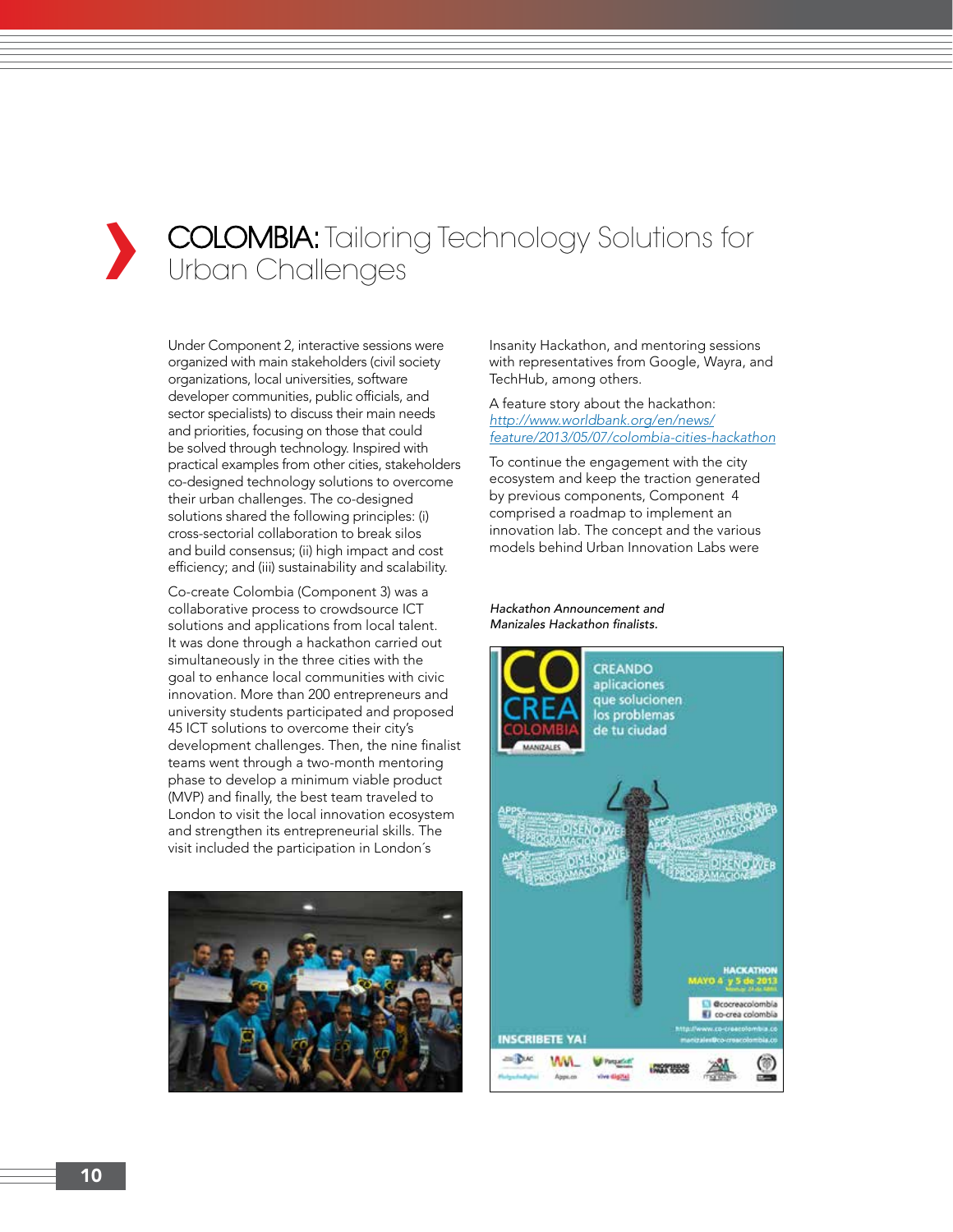## **COLOMBIA:** Tailoring Technology Solutions for Urban Challenges

brought to Colombia by experts from the European Network of Living Labs and through best practices around the world. Additionally, Colombian city and national government officials were also exposed to international examples by participating in a customized training course "City as a Laboratory. Training Program on Open Innovation in Cities." This training combined lectures focusing on designthinking technics and peer experiences from cities like Amsterdam or Helsinki, with on-site visits to different Innovation Labs (i.e. City Lab, Urban Lab, Fab Lab, etc.).

Video summarizing training for city officials: *http://www.youtube.com/watch?v=\_ LKGQei5b9g*

Finally, under Component 5, Colombian officials participated in CitiSense, a conference organized by the ICT Unit and ESMAP as a side event to the Smart City Expo World Congress (SCEWC). During CitiSense, local officials exchanged experiences with other cities around the world (close to 100 cities) and learned from peers coming from developed and developing countries. Additionally, a representative from the Colombian Ministry of ICT presented the country's ICT strategy during a panel shared with the Head of NIA.

A video describing CitiSense: *http://youtu.be/ LRFBXSrTqUQ*

Presentations and a more detailed description of the event: *http://bit.ly/CitiSense*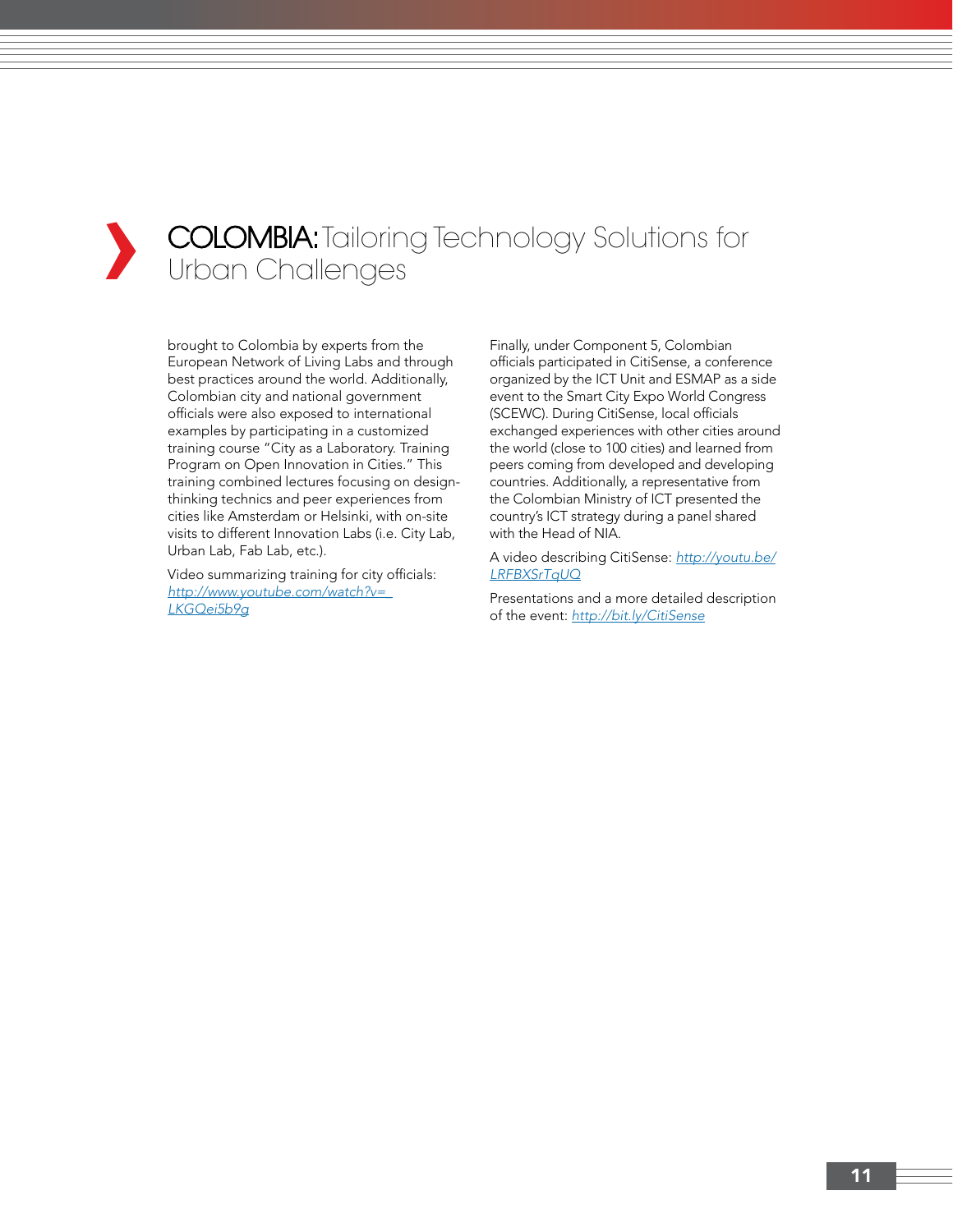## **›** INDONESIA: Enabling Key Factors for e-Government

## **Context**

The Government of Indonesia is developing, or planning to develop, a number of programs at the national and sub-national level to offer services to the business community and the public through e-Government. These include an education portal, an electronic ID card program (e-KTP), e-Procurement, online tax payment, and the national single window. Key technical requirements to allow such programs to work effectively across the country would include the following:

- A secure high speed inter-ministerial communications network to facilitate more efficient internal communications, and to provide a platform for highpriority applications, including prospective government e-Services;
- Secure government data center(s) with disaster recovery capability and cloud computing capacity; and
- Standards, and a common government enterprise architecture, including information/cyber security, to achieve interoperability.

However, no such network or other foundational elements exist today. Instead, government ICT infrastructure in Indonesia is quite fragmented among and within individual ministries, each using low-bandwidth connectivity, many small "data centers" or servers typically lacking disaster recovery and little or no interoperability between databases and applications used. Currently, key databases are created in information silos within different individual ministries and agencies.

As cloud computing, and more importantly development of Service-Oriented Cloud Computing Infrastructure (SOCCI) is made technically possible, the Indonesian government could leverage these technologies for a more strategic and integrated approach to public service delivery A central information and data strategy is essential as the foundation of an integrated e-Government plan, as all future decision support systems within the government will need access not only to large databases, but also single source data to ensure the integrity of reporting structures.

In this context, the objective of this work was to analyze the key enablers for e-Government services in Indonesia, including current status, and prospects for development in the short to medium term, taking into account policy, regulatory, institutional, and technical factors. This work was designed to feed into the new Indonesia National Broadband Plan and new regulations on e-Government and e-Services currently under development by the country's policymakers.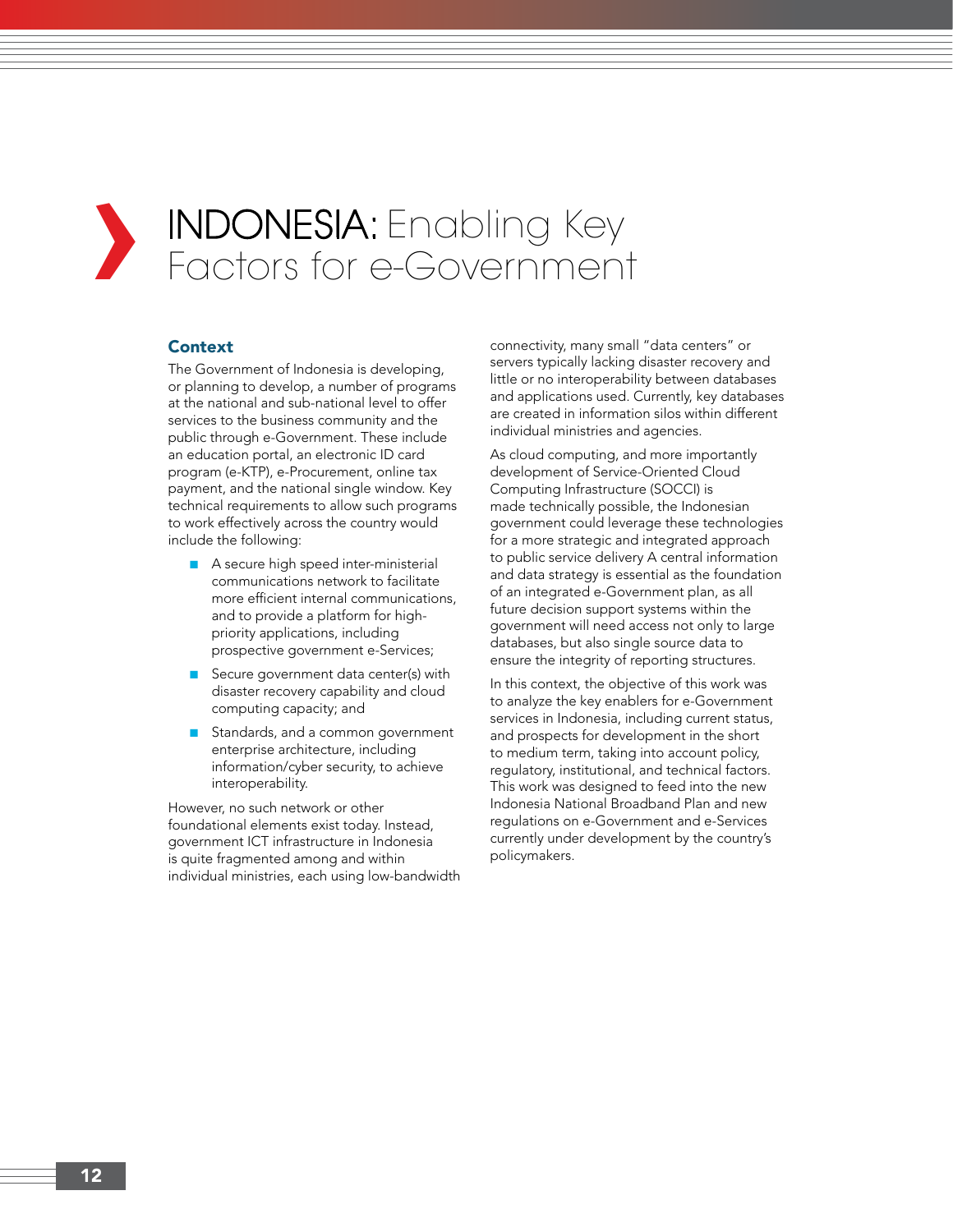

#### Impact of the Project

This work is paving the way for a long-term development program, involving multiple stakeholders, development partners and the private sector. Short-term impacts of this work are as follows:

- Comprehensive assessment of challenges and constraints to government e-Transformation in Indonesia and engagement of multiagency counterpart team in betterinformed discussions on the way forward;
- Identification of practical implementation options;
- Contribution to Indonesia's mediumterm development planning process, led by Bappenas;
- Contribution to draft regulations related to e-government/e-services under preparation;
- Engagement of public and private sector in discussion on government network issues and options;
- Sharing of international expertise and good practices, including specific focus on security and experiences of Korea (to be continued, if possible, in extension phase, including proposed study visit to Korea); and
- Informing other World Bank support programs including on governance/ public sector reform, and urban development.



Existing fibre-optic connectivity to 364 kabupaten/kota districts/municipalities; PT Telkom to extend fibre-optic backbone to a total of 446 by 2015.

Remaining 51 kabupaten/kota targeted for support from Government's ICT Fund.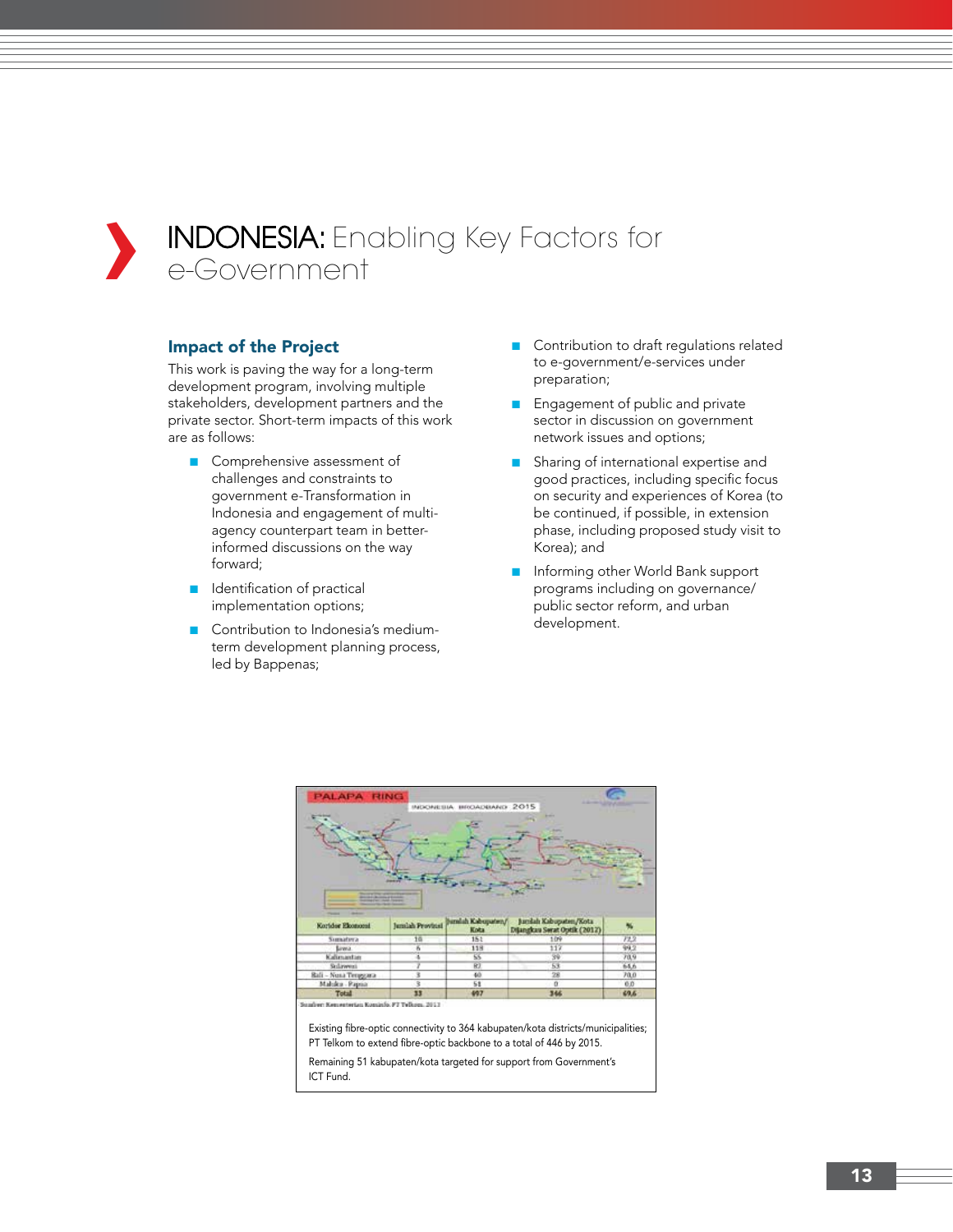

## **›** INDONESIA: Enabling Key Factors for e-Government

## Key Outputs and/or Outcomes

The activities undertaken included analytical work, knowledge-sharing and dissemination of international best practices in support of project preparation, and involve a multi-agency counterpart team composed of representatives of the State Planning Ministry (Bappenas), the Ministry of Communications and Information Technology (Kominfo), the National ICT Council (Detiknas), plus other key stakeholders, including the Ministry of Finance and the Coordination Ministry for Economic Affairs. Principal outputs are:

- Development of a secure, dedicated, high-speed government communications network, separate from the public Internet to interconnect all central government agencies, offices, databases, and applications developed to support e-Government/e-Services;
- Integration of government voice and video communications;
- Consolidation of Government data centers to provide a secure environment for government data resources,

applications, and provide additional business continuity and disaster recovery capacity;

- Virtualization of applications and storage into an efficient ICT operational environment, and implement government cloud using appropriate business model (could be PPP);
- Centralization of key information and databases across the Ministries and Government agencies and determine who "owns" which data set. Each "owner" of data set maintains the data set and makes sure their data fits in an interoperability model to share and disseminate the data;
- Establishment of technical, operational, data, interoperability, and governance standards; and
- Development of a legal basis and precedent to implement frame agreements for ICT equipment and service acquisition to secure more reliable service level agreements, operational security, and favorable economies of scale.

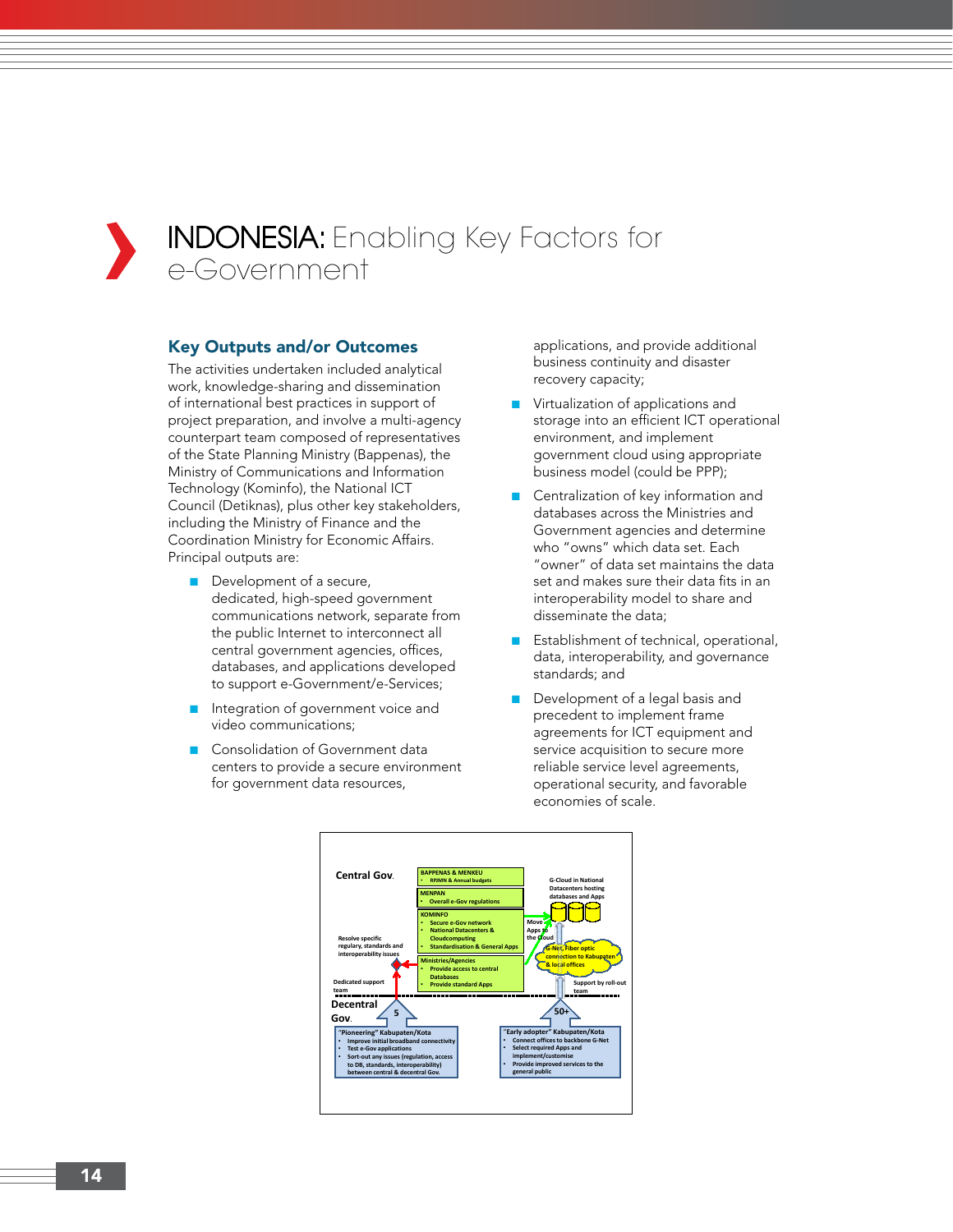## **›** LIBERIA AND SIERRA LEONE: ICT for Improving Basic Services

## **Context**

The objectives of this activity were to leverage the findings of the regional flagship study ("Africa Flagship") financed by the African Development Bank's KTF, and bring it to the implementation level in the Liberia and Sierra Leone context. The grant looked to (i) improve basic service delivery and accountability through the use of ICTs, and in particular mobile phones, for communication and citizen feedback; and (ii) to assess e-government opportunities in Liberia and Sierra Leone facilitated by the arrival of the submarine cable (end of 2011) and prepare a blueprint for coherent IT investment and diffusion across departments.

## Impact of the Project

Based on findings from the KTF workshop and study, a new World Bank project, named eTransform Sierra Leone, with \$10 million of IDA financing is being prepared. The project is slotted for FY15. Project appraisal and decision meeting are completed, and next stages of negotiations are expected, in tandem with ongoing policy discussions with the government on ICT sector.

Two diagnostics on digital identity, as an enabling application for cross-sector transformation, in Sierra Leone and Liberia are being prepared. In-country meetings and review is being done during April/May and final diagnostic studies will be delivered by June 2014.

## Key Outputs and/or Outcomes

- Sierra Leone eTransform Workshop as part of the KTF study, a Ministerial workshop was held in Freetown, Monrovia, in May 2013. The workshop focused on the use of ICT for innovation and transformation in Sierra Leone. The Minister of Information and Communications gave a keynote address. The IFC and the World Bank presented. Brainstorming discussions were held on potential applications across sectors. Attendees included National Telecommunications Commission (NATCOM), Ministry of Health, Ministry of Education, Ministry of Labor, ISPs, and mobile operators.
- eTransform Study for Sierra Leone—a study reviewing the ICT sector and highlighting opportunities for innovation and transformation in Sierra Leone has been conducted. The study is based on detailed discussions with the various stakeholders in Sierra Leone, including MOIC, MOH, MOE, MOL, NATCOM, and the private sector. The final study will be delivered by June 2014.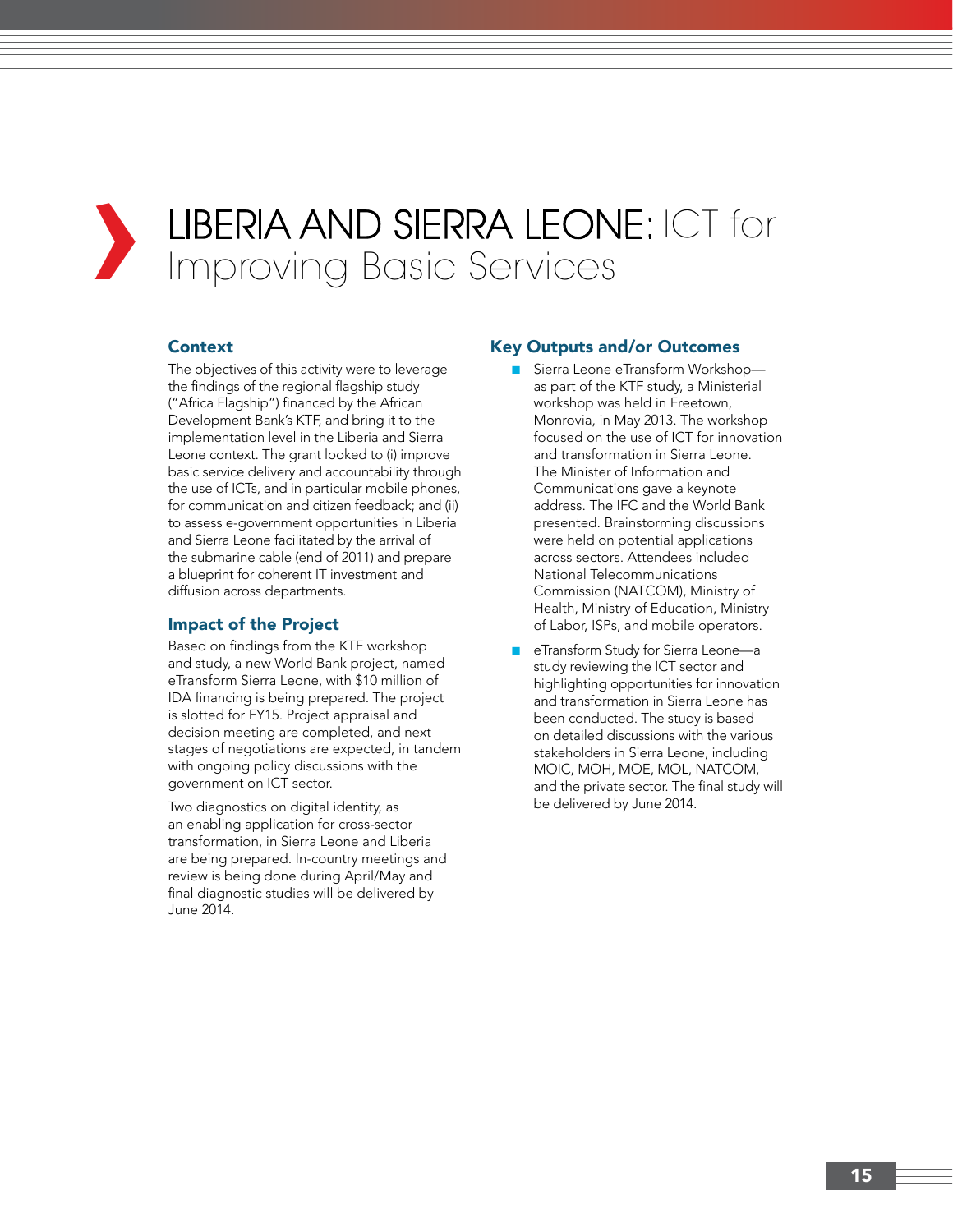## **›** LAOS AND MOLDOVA: ICT for Better Governance of Forests

## **Context**

ICTs are essential tools for development, transforming rural lives and livelihoods through computer use, mobile phones, and Internet applications. Many e-government and e-governance initiatives are making governments more efficient and responsive while improving service delivery. This applies to the forest sector as well.

The objectives of the project were to identify and apply ICT applications to improve forest governance and to identify the factors that strengthen the use of ICTs in the forest sector. The project also provided field-tested experience for further support by the Bank and other development partners.<sup>2</sup>

## Impact of the Project

The project has had notable impact on the Bank's engagement, particularly in Moldova. The second phase of the EU-funded ENP1- FLEG<sup>3</sup> program has a special component on e-development. Experiences from the KTFfunded project are being shared across the region in the seven countries participating in the regional program. Additionally, the Bank is developing a forest policy note for Moldova with a strong focus on institutional development, including improved information management. This work benefits from the KTF project findings. The policy note is expected to lead to a Bank investment project at a later stage.

It is worth noticing that one of the tools developed on a pilot basis by the project has been made mandatory across state forest administration. Now all volume calculations are being done with the application developed by the project.

In Laos, the uptake has been slower, but the work done has informed both Bank operations and bilateral projects in the country.

#### Key Outputs and/or Outcomes

The project consisted of four components that ranged from capacity mapping through application development to studying the lessons learned.

Component 1 assessed the current ICT capacity in the forest sector in Laos and Moldova and the potential for new applications. The main activities were (i) stakeholder consultations to identify forest governance challenges and how ICTs could be used to address them; (ii) how to develop ICT applications to strengthen forest governance; and (iii) building partnerships with potential local ICT innovators. The main stakeholders in Laos were the Department of Forest Inspection (DOFI) and in Moldova: Modsilva (national forest authority).

<sup>2.</sup> See e.g. Castrén, Tuukka and Madhavi Pillai. 2011. Forest Governance 2.0: A primer on ICTs and governance. Washington DC: Program on Forests (PROFOR), available at http://www.profor.info/profor/sites/profor.info/files/docs/Forest%20Governance\_web.pdf

<sup>3.</sup> The regional "European Neighborhood and Partnership Instrument (ENPI) East Countries Forest Law Enforcement and Governance (FLEG) II Program" will promote sustainable forest governance, management, and protection of forests in Armenia, Azerbaijan, Belarus, Georgia, Moldova, Russia and Ukraine. This program is funded by the European Commission and will be implemented by the World Bank in partnership with WWF and IUCN over a four year' period (2013-2016). See http://www.enpi-fleg.org/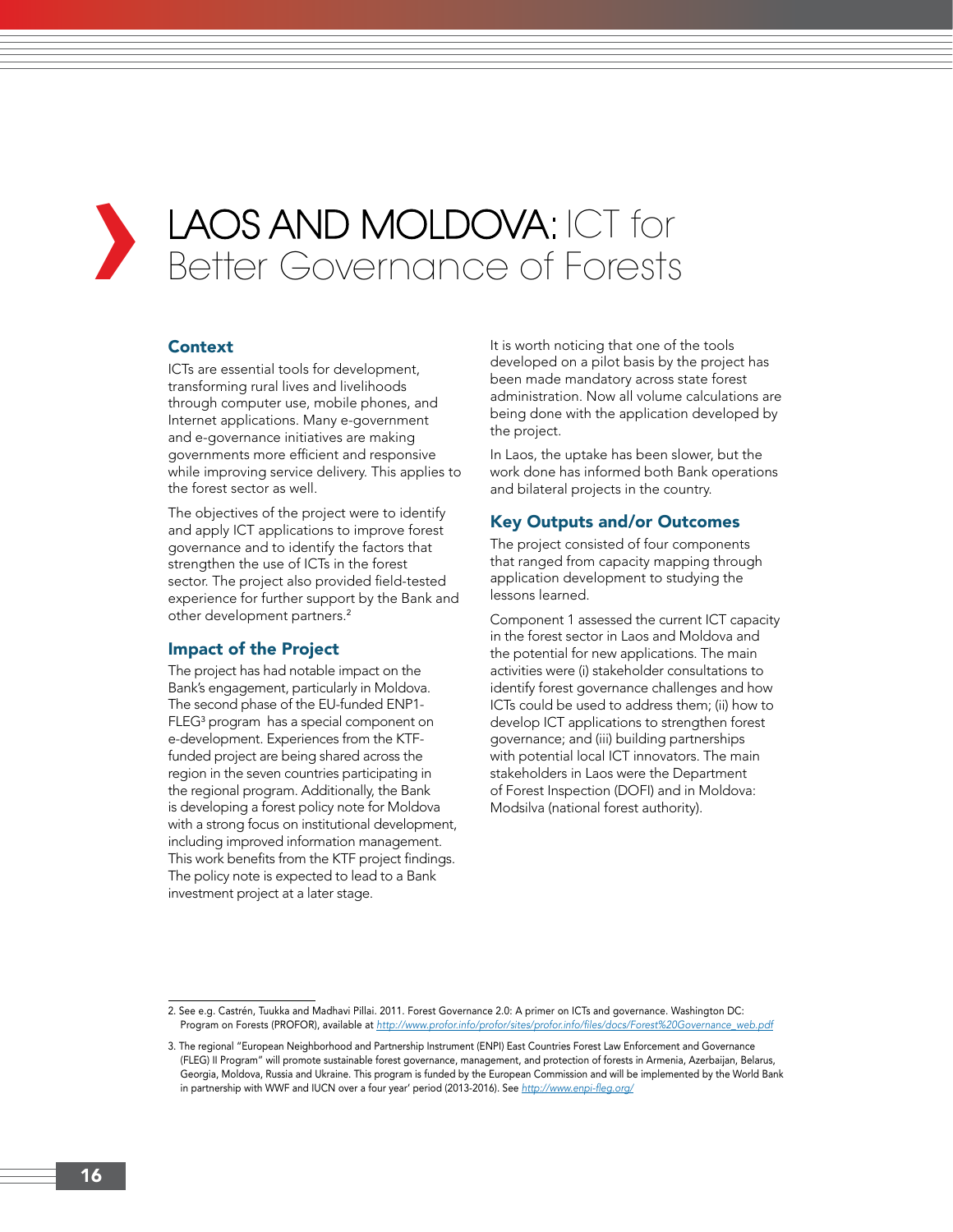## LAOS AND MOLDOVA: ICT for Better Governance of Forests



*ICT for Forest Law Enforcement and Governance Project Structure.*

It is recognized that the current level of ICT use is relatively low, particularly in the countryside. However, at the same time, expanding the use of mobile phones has created opportunities for introduction of new applications.

Component 2 focused on the Development and use of ICT applications for forest governance and REDD+. Based on the capacity mapping done in Component 1 few applications were developed in both participating countries. Component 2 included also capacity building for information management development.

The project engaged also with other stakeholders (e.g. other public administration, civil society organizations, media, and private sector).

Component 3 looked at post-country analysis and in-country dissemination. An assessment of the capacity change was prepared based on the capacity mapping done earlier during Component 1. This included identification of main implementation issues and lessons learned.

Component 4 focused on lessons learned and global dissemination. A cross-country comparison analyzed the key success factors and ways in which ICT-supported governance reforms can best be supported. Dissemination will be done through publication of a summary report (summer 2014), learning events in connection to relevant forestry and ICT-fordevelopment events, and through a website hosted by a relevant international body hosting the findings and outputs on their website.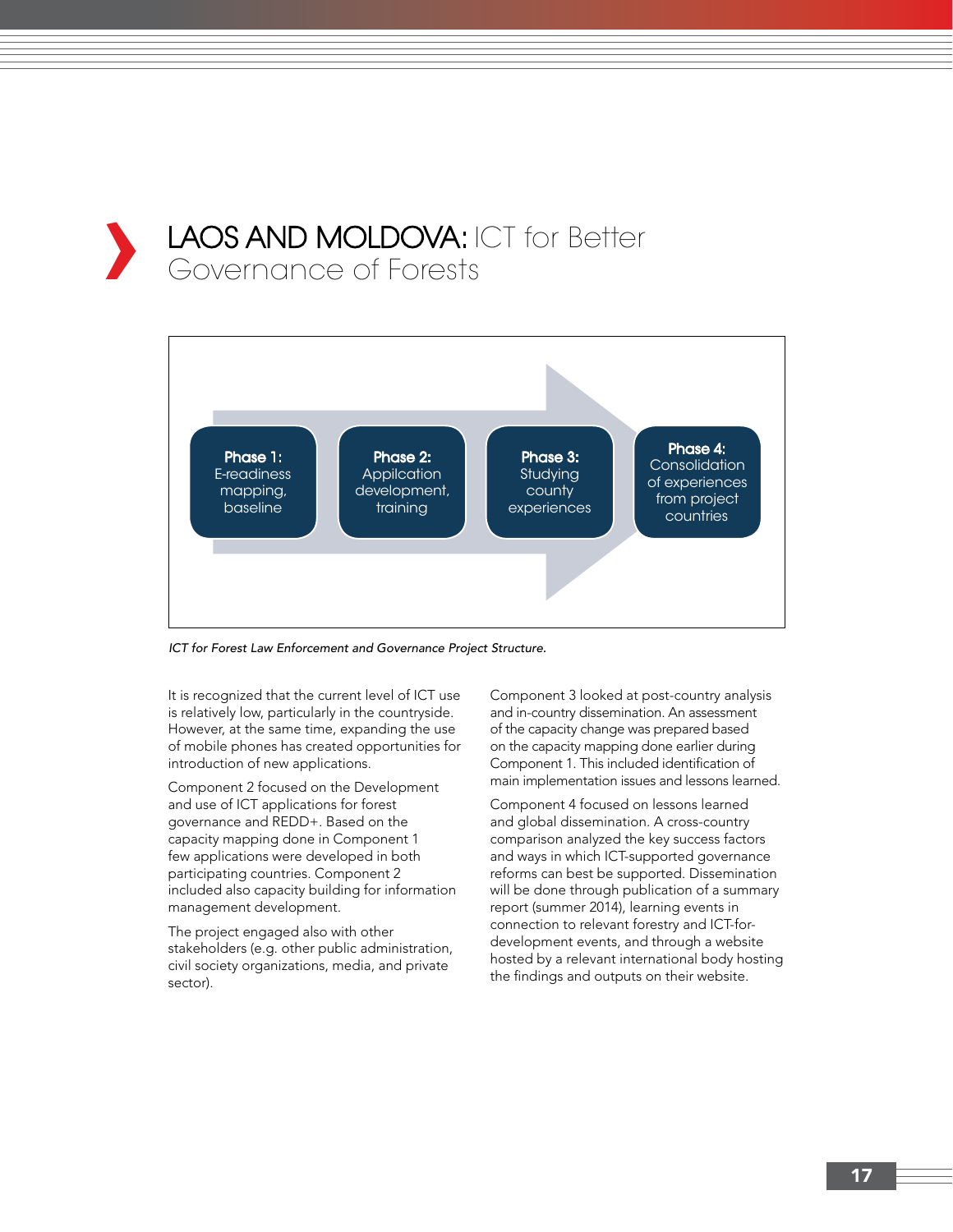## LAOS AND MOLDOVA: ICT for Better Governance of Forests

The project worked in close collaboration with other on-going development activities. In Lao PDR, close collaboration was established with Sustainable Forestry and Rural Development Project (SUFORD), Strategic and Tactical Enforcement Patrol Project (STEPP), as well as various bilateral and REDD+-related projects and programs. In Moldova, the project interacted with the Improving Forest Law Enforcement and Governance in the European Neighborhood Policy East Countries and Russia -project (ENPI-FLEG) and the E-Transformation project on Open Data.

Perhaps it is still too early to discuss best practices; tested practices would be more appropriate. The experiences from Lao PDR and Moldova demonstrate that a gradual, stepwise approach to e-development is feasible or even preferable compared to large-scale sudden changes. This applies particularly to cases where existing e-knowledge is limited. Once initial awareness has been built, more ambitious 'leapfrogging' can be launched.

Much of ICT use is about communication and engaging with diverse stakeholders outside the forest agencies. Technological development has introduced a large number of innovative solutions that can be used by forest agencies to deal with their clients and partners. These range from mobile data collection and crowdsourcing to network analysis and educational games.

As they continue to involve ICTs in their work, forest agencies will be able to count on some fundamental global trends. Access to the Internet and mobile phones will continue to increase, as will the number of people owning smartphones. The costs of connectivity, satellite imagery, and computational power will continue to decrease. Together, these trends only point to new opportunities with technology and with larger audiences.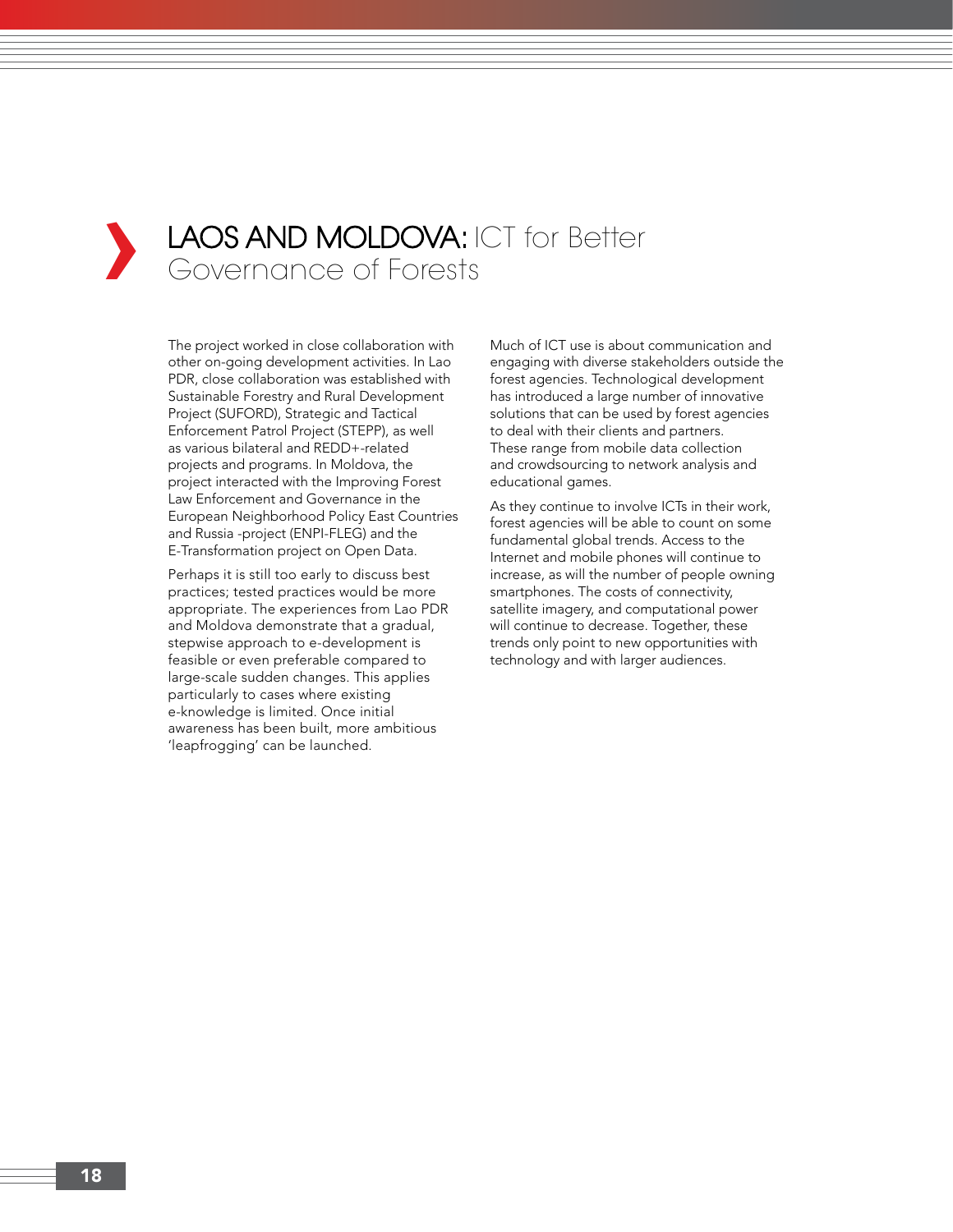## **›** NIGERIA: Supporting Job Creation and Citizen Engagement

## **Context**

Nations cannot be competitive— that is innovate and generate tomorrow's jobs without technology and digitally literate citizens. The World Bank is striving to reduce the extreme poverty rate to no more than three percent and boost income growth of the bottom 40 percent by 2030. These goals cannot be achieved without fully embracing the transformative powers of technology and innovation.

Since the establishment of its Ministry of Communication Technology in 2011, the Nigerian government has made notable progress in advancing its ICT agenda. The government has catalyzed significant efforts in the area of policy and regulation, with an ICT Policy developed in 2012, a National Broadband Development Plan developed in 2013, and an e-Government Strategy now in the works.

The Ministry has also made a push for increased use of ICT in government to drive efficiency and service delivery by launching a Federal e-Government Services Portal, institutionalizing a government-wide messaging system, and establishing cadres and councils to drive implementation of various ICT initiatives. In addition, the Ministry brokered relationships between telecommunications companies and federal and state governments to negotiate lower right-of-way costs to decrease consumer prices and increase rural connectivity.

#### Impact of the Project

In framing the vision of moving to a "Solutions Bank," World Bank President Jim Yong Kim is not only using the language of technology, but is also signaling that ICT is fundamental to achieving the goals of eliminating extreme poverty and boosting shared prosperity. ICT is essential to generating the data, analytics, and solutions delivery mechanisms, especially mobile, needed to realize this vision.

While Nigeria is leading the way in some of the areas, a great deal remains to be done. The country is well positioned to capitalize on the booming mobile market and anticipated growth of broadband penetration rates. Nigeria is already home to many ICT innovations that are proven to work in a developing country context and that are already changing the lives of ordinary citizens. These need to be taken to scale. Instead of building bespoke technologies and standalone solutions, the focus should be on developing reusable ICT solutions that can be replicated.

The truth is that ICT is not only a key foundation for economic growth and environmental sustainability, but can also have a direct, measurable impact on the lives and prosperity of people, whether they live in rural communities or crowded cities. Nigeria is well placed to play a key role in the development of a digital Africa.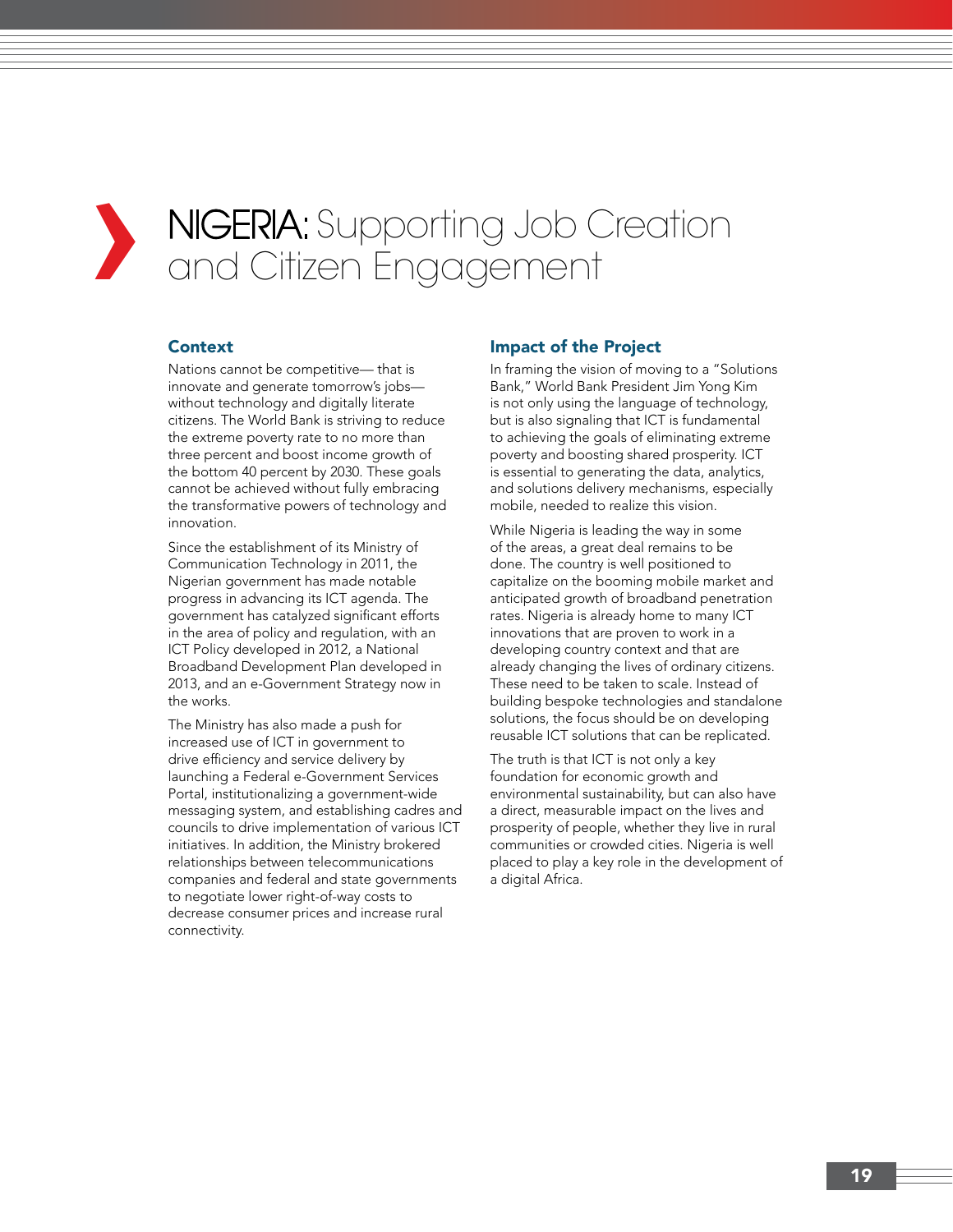## **›** NIGERIA: Supporting Job Creation and Citizen Engagement

## Key Outputs and/or Outcomes

The World Bank leveraged the Korean Trust Fund to partner with the Nigerian government on a number of areas, including developing an Open Government technology framework; leveraging virtualized job opportunities to support job creation; fostering a telecom Policy Dialogue; and providing assistance with launching a Federal Open Data Initiative.

#### 1. Developing an Open Government technology framework

The World Bank's ICT team worked closely with the Nigerian government on the development of key documents, which laid a foundation for more open and efficient government. While the Ministry of Communication Technology championed this process, the thinking and documentation has been developed through collaborative processes, which included faceto-face interviews with focal points at line Ministries and four separate workshops. Now the Government of Nigeria is equipped with these important tools:

- An Open Government readiness assessment and action plan, including a vision statement, country commitments, and key recommendations;
- A roadmap for creation of innovation ecosystem by leveraging open data;
- A technology roadmap, which includes recommendations for establishing cloud-based government infrastructure, mobile service delivery platform, a proposed list of initial pilot services, a scale-up implementation plan, and changes to the existing regulatory environment; and
- Investment cost estimates for technology, capacity building, and change management activities.

#### 2. Leveraging virtualized job opportunities to support job creation

For this task, a joint World Bank ICT/Education team worked very closely with Nigeria's Ministry of Communication Technology and Federal Ministry of Education. This initiative, designed to increase awareness among young Nigerians about virtualized job opportunities, became known as the NaijaCloud Initiative (www.naijacloud.com.ng). The government was a key partner in building awareness among the job-seeking student population through websites, press conferences, newspaper articles, and television interviews, while the Bank team drove the outreach to platform companies. The NajiaCloud Initiative included:

■ Analysis and recommendations to better understand the Nigerian economic landscape and identify virtual job opportunities, which was prepared for the Ministry of Communication **Technology** (*https://www.dropbox.com/*

*s/817gg78vdxv9i85/Final%20Report%20 v2.docx?m*);

- An awareness campaign around virtualized job opportunities, which was carried out through a website (www. naijacloud.com.ng ), a Facebook page (http://www.facebook.com/naijacloud ), a Twitter account (https://twitter.com/naijacloud ), and traditional media sources;
- A series of workshops that helped connect more than 1,000 potential workers to international microwork and freelancing organizations including Elance, oDesk, and Mobile Works;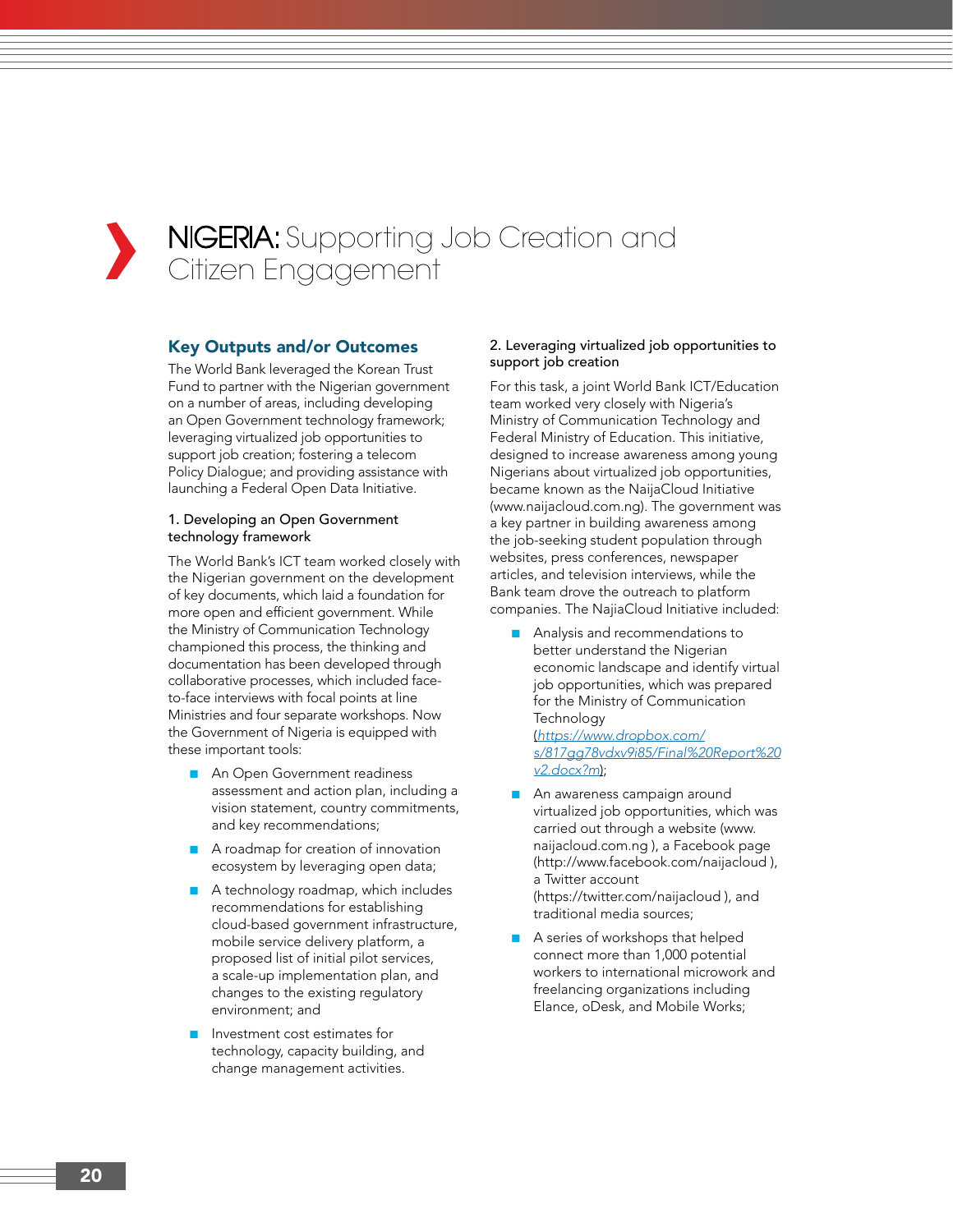## **›** NIGERIA: Supporting Job Creation and Citizen Engagement

- Workshops that helped acquaint approximately 60 local, regional and international companies and organizations with business opportunities for job creation on virtual platforms; and
- Elance-organized events that gave the company's leadership a chance to reach out to current employees, prospective clients and potential workers.

#### 3. Fostering a telecom policy dialogue

At the request of Nigeria's Ministry of Communication Technology, the World Bank ICT team provided assistance to the Broadband Development Committee through feedback on a draft Broadband Implementation Plan. This feedback reflected World Bank experience and best practices from around the world, including from Korea.

#### 4. Providing assistance with launching an Open Data Initiative

A cross-sectoral team of the World Bank experts, together with Open Government Alliance, have been working with Nigeria's Ministry of Communication Technology on identifying ways to leverage Open Data in support of four priority areas

(agriculture, health, education, and trade and investment). This yearlong effort resulted in the official launch of Nigeria's Open Data Initiative in January 2014 by the Minister of Communication Technology, Mrs. Omobola Johnson, who stated: "We would like to ensure that our Open Data initiative is driven by demand. We will be guided by the practical needs of Nigerians to ensure that Open Data fuels innovation and grows the Nigerian economy."

In this respect, Nigeria is the world's first federal Open Data Initiative to simultaneously launch inclusive and continuing consultations with both government and grassroots nongovernment communities on their Open Data priorities. We commend our Nigerian counterparts for having convened a wide range of civil society, academic, media and technology stakeholders to explore the demand for Open Data.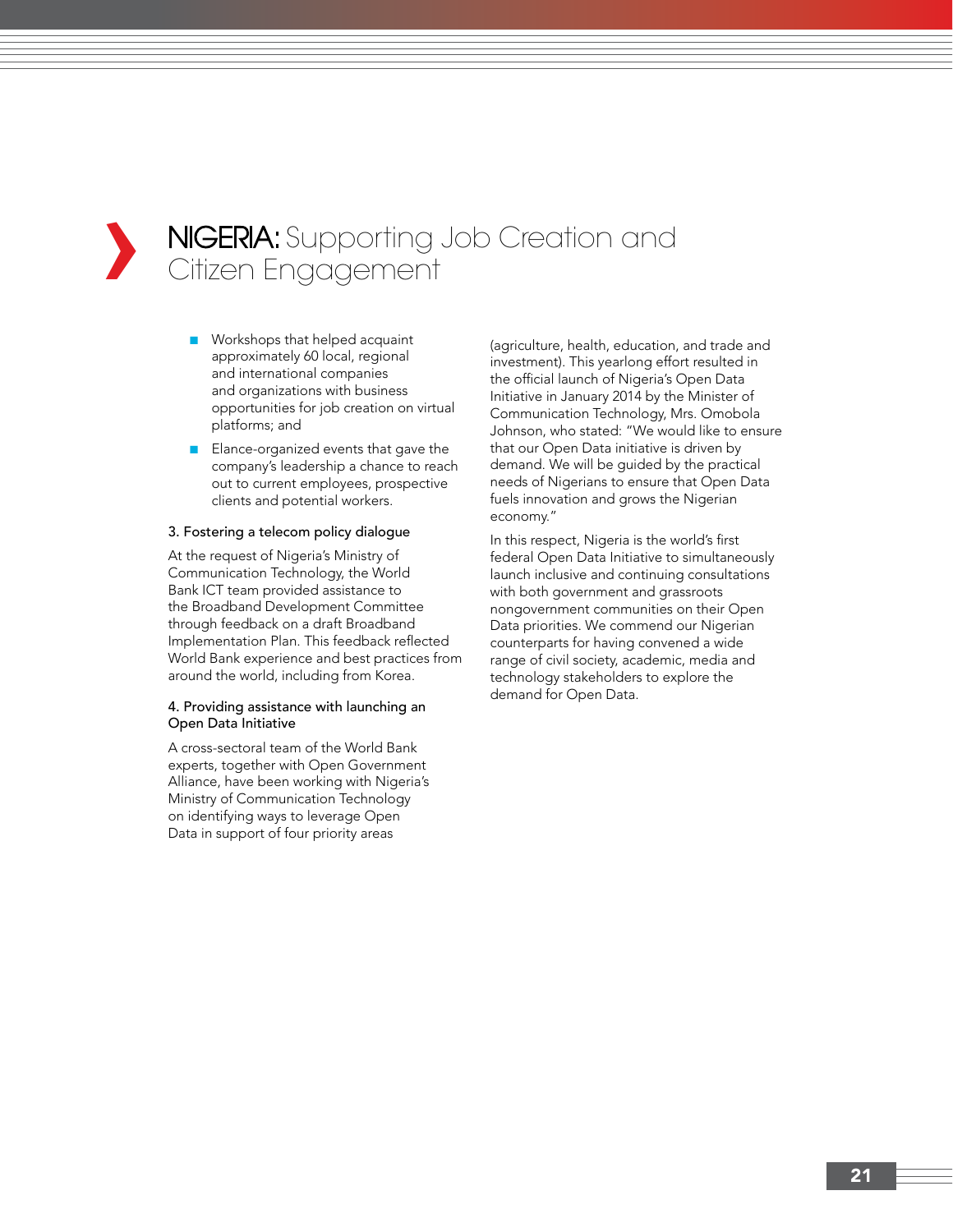# **›**

## PHILLIPINES: Transport Crowdsource ICT Demonstration

## Context

Nearly everything done in transport begins with data. The quality of transport planning, operations, and management depends largely on the quality and availability of available data (e.g., corridor travel time, traffic counts, origindestination surveys, transit operating data, etc.) as well as a transport agency's capacity to manage and analyze them. But often, resourceconstrained transport agencies do not have the financial resources or technical capacity to collect, manage, or analyze these data, which impedes their ability to make evidence-based planning, policy, and investment decisions. This issue is particularly acute in the Philippines, where there are very few resources dedicated to such ongoing data collection activities, and as a result, there are significant inefficiencies in the transport system, resulting in unnecessary congestion, fuel usage, accidents, and GHG emissions.

There are emerging trends in open-source software, open data standards, and open data, which, when combined with the rapid spread of ICT networks in developing countries (Internet connectivity, cellular networks, etc.) may be leveraged to reduce the barriers to traditional transport data collection and analysis. Leveraging the Korea ICT4D trust fund and other supplemental resources, the team conducted a series of pilot activities in the Philippines to establish a proof of concept and identify new best practices for leveraging these emerging ICT trends to increase resourceconstrained transport agencies' capacity to plan and manage transport systems.

The pilot activities sought to address the following two key transport challenges: (i) In the Philippines, traffic management and road investments are not typically based on observed congestion or travel time, because these data tend to be too costly to collect on a regular basis, resulting in sub-optimal investment decisions and losses in terms of

potential emissions and travel time savings; and (ii) although traffic accident rates in the Philippines are high relative to the region causing substantial congestion and resource loses—to date, no cohesive action has been taken to overcome the systemic issues causing these accidents.

## Impact of the Project

To overcome the challenges noted above, through the project, a set of open source tools were developed, including (i) a web-based platform for maintaining and sharing a geospatially-referenced, real-time digital record of all traffic incident data (including accidents, flood information, road closures, broken traffic lights, etc.); and (ii) a mobile and web-based platform for collecting, visualizing, and analyzing real time travel speed conditions in a city.

The project platform has won first-prize for the 2013 Philippines E-Governance Competition. The platform is hosted by the National Computing Center under the Advanced Science and Technology Institute, which provides free hosting and technical support services to participating local government units. The platform is equipment-neutral and open-source, thereby supporting easy replicability in other cities, and the platform, originally developed for Cebu, has since been adopted in MetroManila.

Since completion of the project, the Department of Transportation and Communications has set up its own planning team focused on using open-source solutions to solve transport challenges. For example, the team is currently building on the project platform to create an open-source tool for bus location management. Also the Philippines National Police have adopted the platform to map crimes in MetroManila to support their crime prevention program.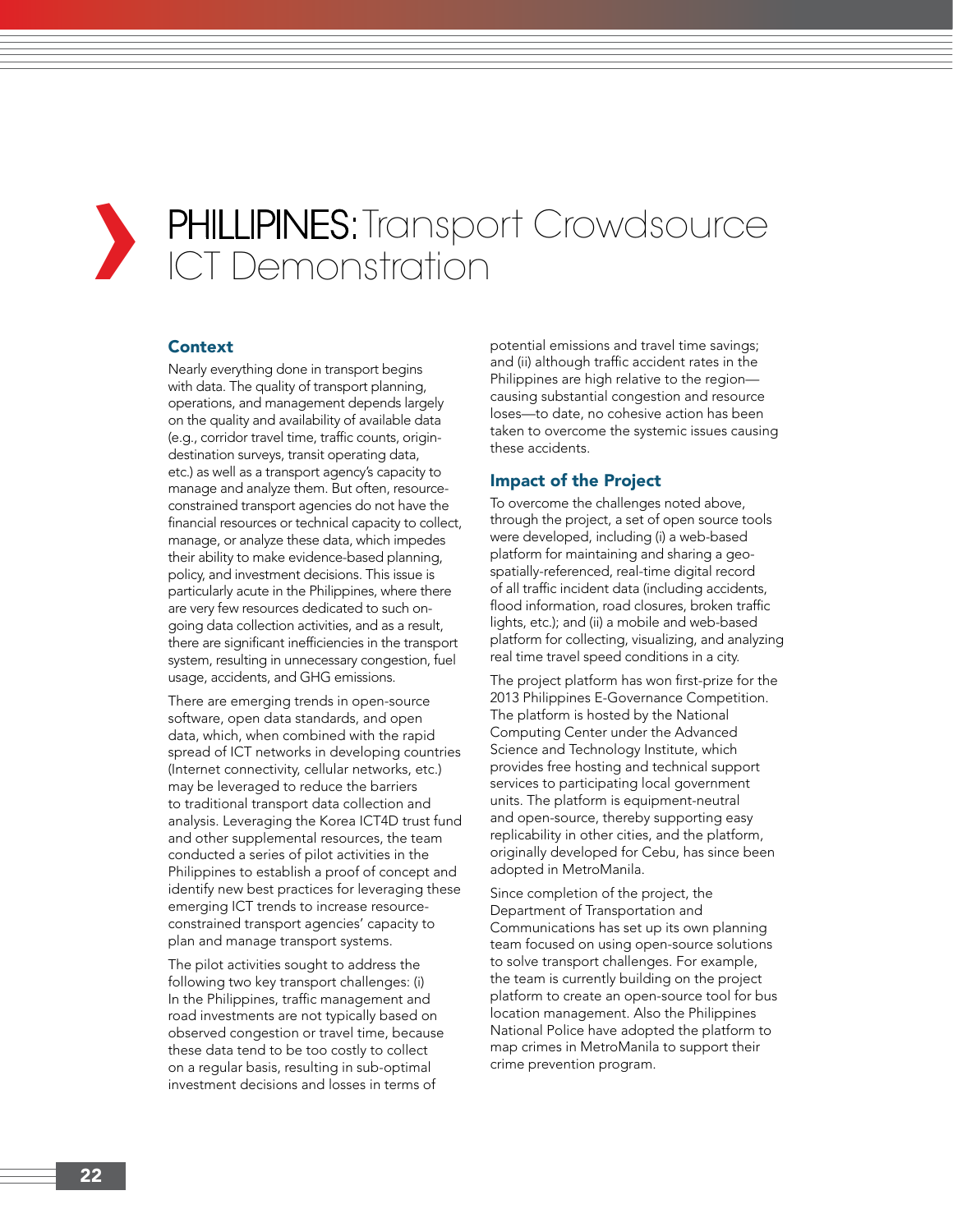## **PHILLIPINES:** Transport Crowdsource ICT Demonstration

## Key Outputs and/or Outcomes

To date, more than 20 million unique travel speed data points have been collected since project inception, and now Cebu City has very accurate travel time data for all corridors in the city, eliminating all future need for targeted travel time surveys and creating a valuable input for future traffic management and planning activities, resulting in better, evidence-based decisions.

Also, more than 8,000 unique accident reports have been entered into the system to date. In Cebu, using these data, the city has ranked all urban intersections by accident likelihood by day of week and time of day and has, accordingly, redesigned its traffic enforcer deployment assignments to support accident

prevention. Also, based on the database injury and fatality data, the city has ranked every intersection by economic cost and has identified the top ten "most expensive" intersections. These results will be presented to City Council for a budget request to improve these intersections. By using data, Cebu can leverage its scare resources to make targeted, evidence-based decisions that will result in fewer accidents. The data and platform are hosted at the central government level, such that additional cities can be readily added in the future.

The open-source code developed through the platform is freely available to anyone, here: *https://github.com/WorldBank-Transport/* traffic-tools



## OpenTraffic – Traffic Incidence Reporting

*With geo-spatially and temporally referenced reports, city can use data to inform investment decisions and*  traffic enforcer assignments.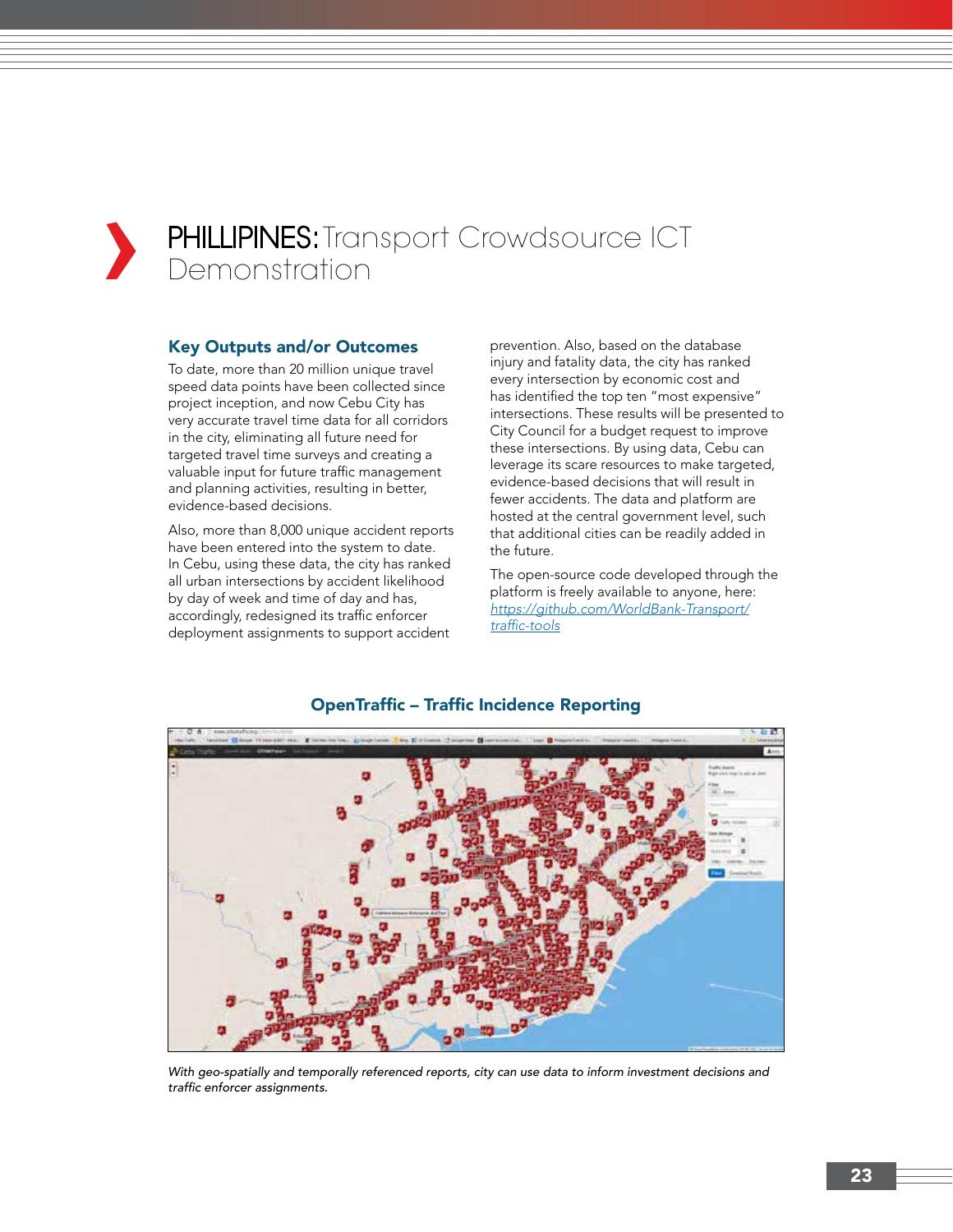**RWANDA:** Feasibility Study-To Conduct<br>an E-GP Assessment for Rwanda's<br>Public Procurement Authority an E-GP Assessment for Rwanda's Public Procurement Authority

## Context

Governments are always striving to drive up efficiencies and obtain financial savings through reduced transactional costs, particularly in the current global economic climate. The existing public procurement system in Rwanda is decentralized across government which poses some significant practical challenges to achieving these objectives , e.g., fragmentation of the procurement of common use items across a large number of procuring entities has introduced inefficiencies and lack of cost-saving standard methods of procurement. However, these challenges can be addressed with the implementation of an eProcurement system (e-GP) which will enable the transformation of public procurement itself, streamline the information sharing among the decentralized procurement entities, and optimize the delivery of services to the citizens of Rwanda.

The major objective of this Korea Trust Fund project was to conduct a feasibility study for the implementation of e-Government Procurement (e-GP) for the Government of Rwanda. The study reviewed the Government's existing legislative and e-GP landscape, and international consultants were awarded a contract by the World Bank to identify issues, analyze current e-GP practices and advise responsible authorities on the best suitable e-GP system. The consultant's approach for this task was aligned with the definition of Public Private Partnerships (PPP) provided by the Multi-lateral Development Bank Expert Group on Electronic Government Procurement.

#### Impact of the Project

Public procurement in Rwanda is about US\$0.8 billion a year. It plays a critical role in effective public expenditure management. Introducing e-procurement would increase efficiency in addition to transparency, improved accounting and increased compliance with good procurement practices. The feasibility study found that Rwanda could start the implementation of a comprehensive e-GP reform following the allocation of the necessary funding. There is now very strong support from both the Minister of Youth and ICT and the Minister of Finance to move this urgently into implementation and there are some significant benefits in undertaking the e-GP project in parallel with the Government's ongoing Information Financial Management System (IFMIS) upgrade and rationalization.

The study also noted that Rwanda's biggest challenges are capacity building for such a system both in terms of human resources and technology infrastructure, e.g., training in e-GP processes, lack of equipment, and last mile connectivity. A piloted phased roll-out by all the procuring agencies, national and local – as well as private sector—will have to be carefully planned and form a huge part of the change management strategy.

On the technology infrastructure front, the e-GP project will need to be aligned with the current on-going 'last mile' initiative to ensure connections to rural government offices. It will also need to employ and reuse innovative platforms or strategies such as business support centers, kiosks, KLab, eRwanda ICT buses, e-learning tools and involve key stakeholders such as the ICT Chamber of the Private Sector Foundation (PSF).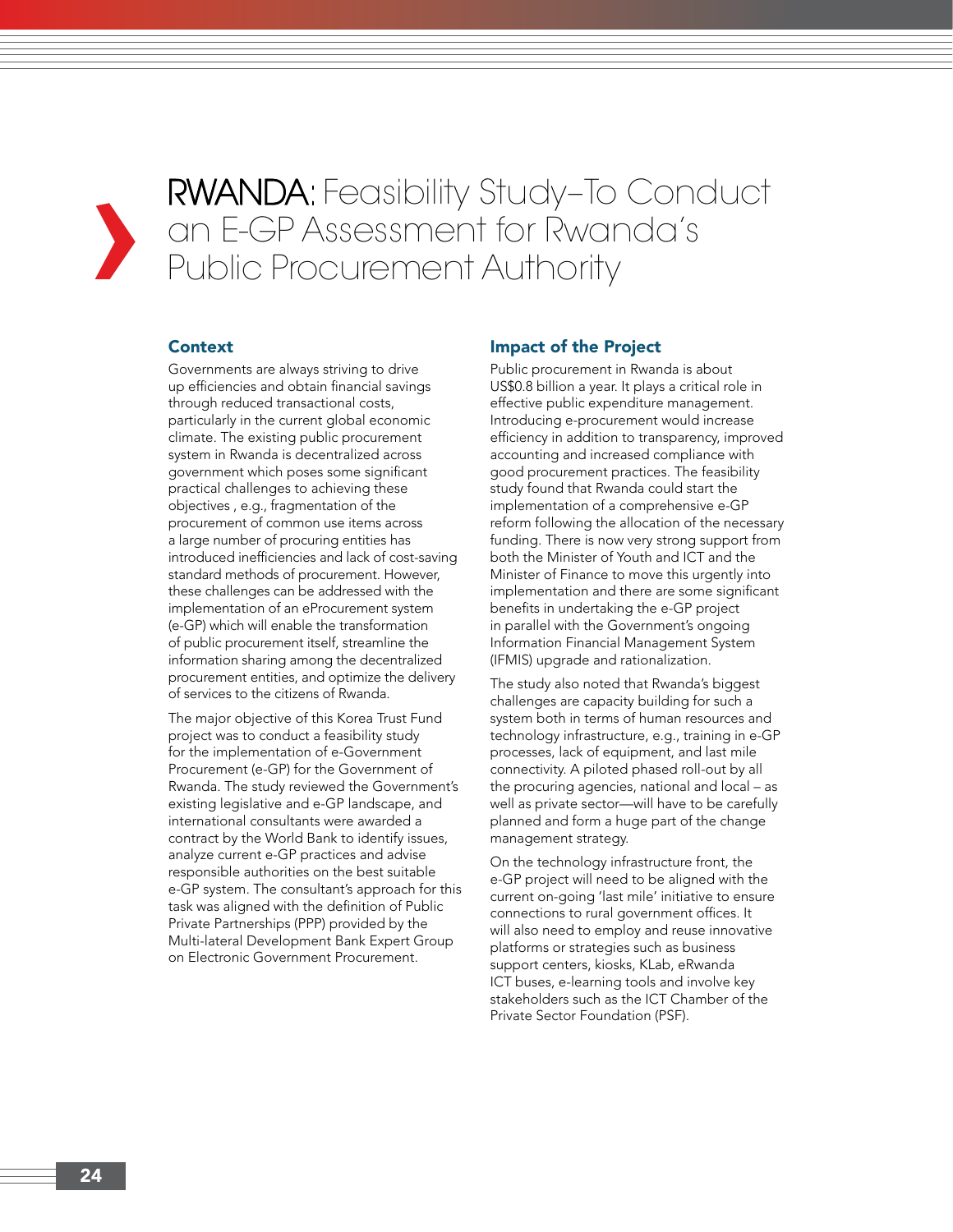RWANDA: Feasibility Study–To Conduct an E-GP Assessment for Rwanda's Public Procurement Authority

#### Key Outputs and/or Outcomes

The study reviewed the Government of Rwanda's existing legislative and e-GP landscape and the international consultants were tasked to deliver 7 separate reports focused on i) design of a nationwide e-GP system, ii) cost estimate of the proposed new system, iii) development of a timebound roadmap for e-GP implementation of recommended approach, iv) capacity building for Rwanda's Public Procurement Authority (RPPA) and private sector suppliers, v) feasibility of a PPP approach, vi) Overview of best practices, and vii) an analysis of current e-GP practices as followed currently

by the RPPA. The conclusion reached by the consultants was that Rwanda would benefit greatly from the adoption of e-GP.

This grant activity has also led to the design of an e-procurement sub-component under the Public Sector Governance Program-for-Results project currently under preparation for Rwanda. Korea Telcom has been invited by the Government to submit both technical and financial proposals to implement a solution based on the Korean e-procurement experience, and Korea's deployment and sustained use of KONEPS (Korea On-line e-Procurement System).



*Photos from launch of e-GP Procurement component.*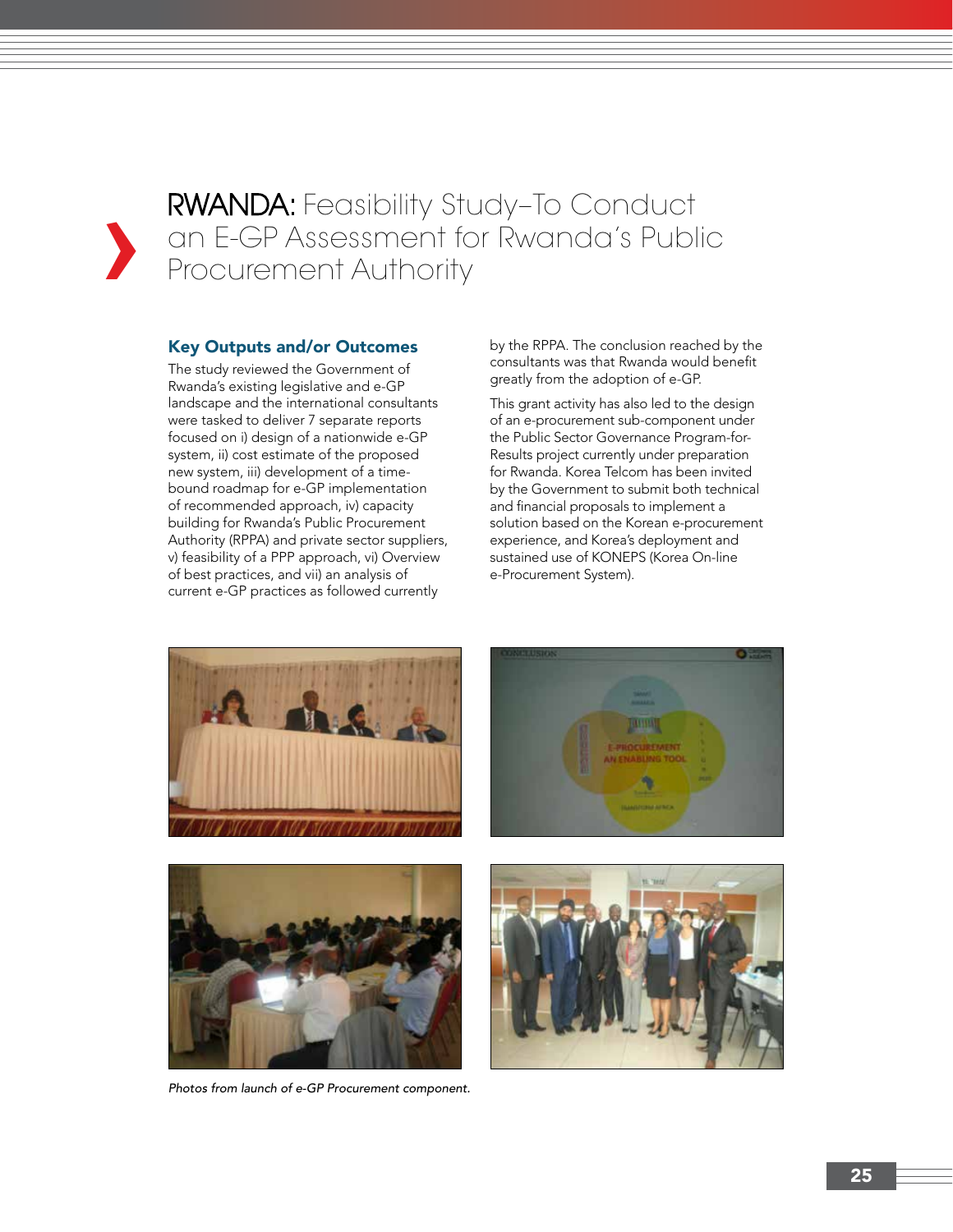## **›** SENEGAL: Harnessing the Transformative Potential of ICT

## Context

In Senegal, the new Government recently adopted an ambitious "Plan Senegal Emergent" that covers the next 10 years. A focus group, chaired by the ICT Minister and led by the recently appointed "directeur général de l'économie numérique," met for the first time in early April, to start a series of high-level technical discussions among key stakeholders from the public and private sector, as well as civil society, with a view to adopt a national digital economy strategy, based on the framework that was delivered through this KTF project.

The opportunities are enormous. For instance, in the area of e-Government, Senegal could easily catch up with the front leaders in digitalizing and modernizing public service delivery for the benefits of the business community, as well as the citizens at large. This could be achieved with a strengthened program management arrangement and a leadership with decision-making power placed at the prime minister or presidential level. The "Agence de Développement Informatique de l'État" (ADIE) operates its own fiber optic national network, and develops and builds know-how in the area of public service delivery.

The project allowed the capture of these opportunities and proposed a realistic way forward relying greatly on private sector involvement.

There are also threats for Senegal to fall down on the UN e-readiness ranking. For instance, Senegal counts a large number of talented business people in the ICT sector, civic ICT developers and a diaspora committed to helping their country grow and eradicate poverty. However, it has lacked an ICT champion who could help the different stakeholders—public, private and civil society—to efficiently harness these strengths and effectively help the country embark on an in-depth sector reform which would allow fair competition and efficient regulatory mechanisms. Internet access remains unaffordable for many in Senegal.

## Impact of the Project

The KTF project allowed the re-establishment of dialogue with the line Ministry, the Ministry of Communication and Digital Economy. The Ministry led the consultative dialogue with the different sectors and stakeholders through which the draft strategy took shape, first by (i) reaching out to the key counterparts in the different ministries and agencies; (ii) verifying data, facts and numbers; and (iii) providing feedbacks on the draft diagnostic (May 2013) and the draft strategic framework (October 2013). There were several lessons learned in the process:

- Broadband connectivity is limited and unaffordable for the majority of Senegalese and download speeds are relatively low;
- ICT is not equally used throughout the different economic sectors. The Education and Justice sectors are more advanced, whereas the Agriculture, Health, Craft, and Tourism sectors are lagging behind;
- eCommerce initiatives are moving ahead, whereas e-Government is not rolling out in a coordinated and efficient manner; and
- The developers' community is active and creative in Dakar: for example, the University Gaston Berger, the incubator CTIC and Jokkolabs nurture an enabling environment for innovation through projects including mapping the capital city, Dakar, using OpenStreetMap.